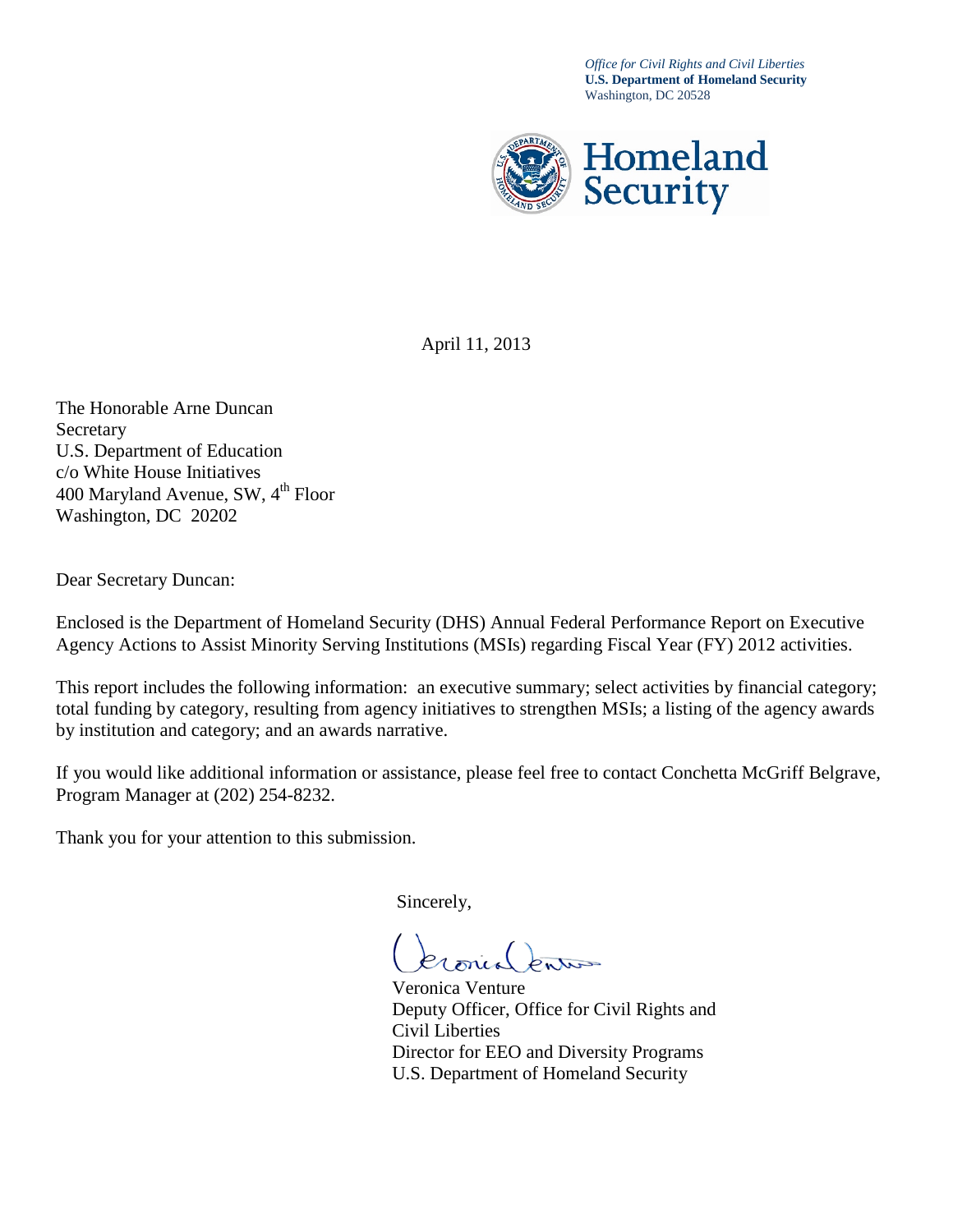#### Transmittal Sheet

Name of Representative<br>Name: Name:<br>
Title: Veronica Venture<br>
Title: Deputy Officer, O

Agency Liaison<br>Name:

Date Submitted: April 11, 2013

Department /Agency: U.S. Department Of Homeland Security

Deputy Officer, Office for Civil Rights and Civil Liberties Director for EEO and Diversity Programs Phone: 202-254-8211 Fax: 202-254-8240 E-mail: [Veronica.Venture@hq.dhs.gov](mailto:Veronica.Venture@hq.dhs.gov)

Conchetta McGriff Belgrave Special Emphasis Program Manager EEO and Diversity Programs Office for Civil Rights and Civil Liberties Phone: 202-254-8232 Fax: 202-254-8240<br>E-mail: Conchetta.Bels [Conchetta.Belgrave@hq.dhs.gov](mailto:Conchetta.Belgrave@hq.dhs.gov)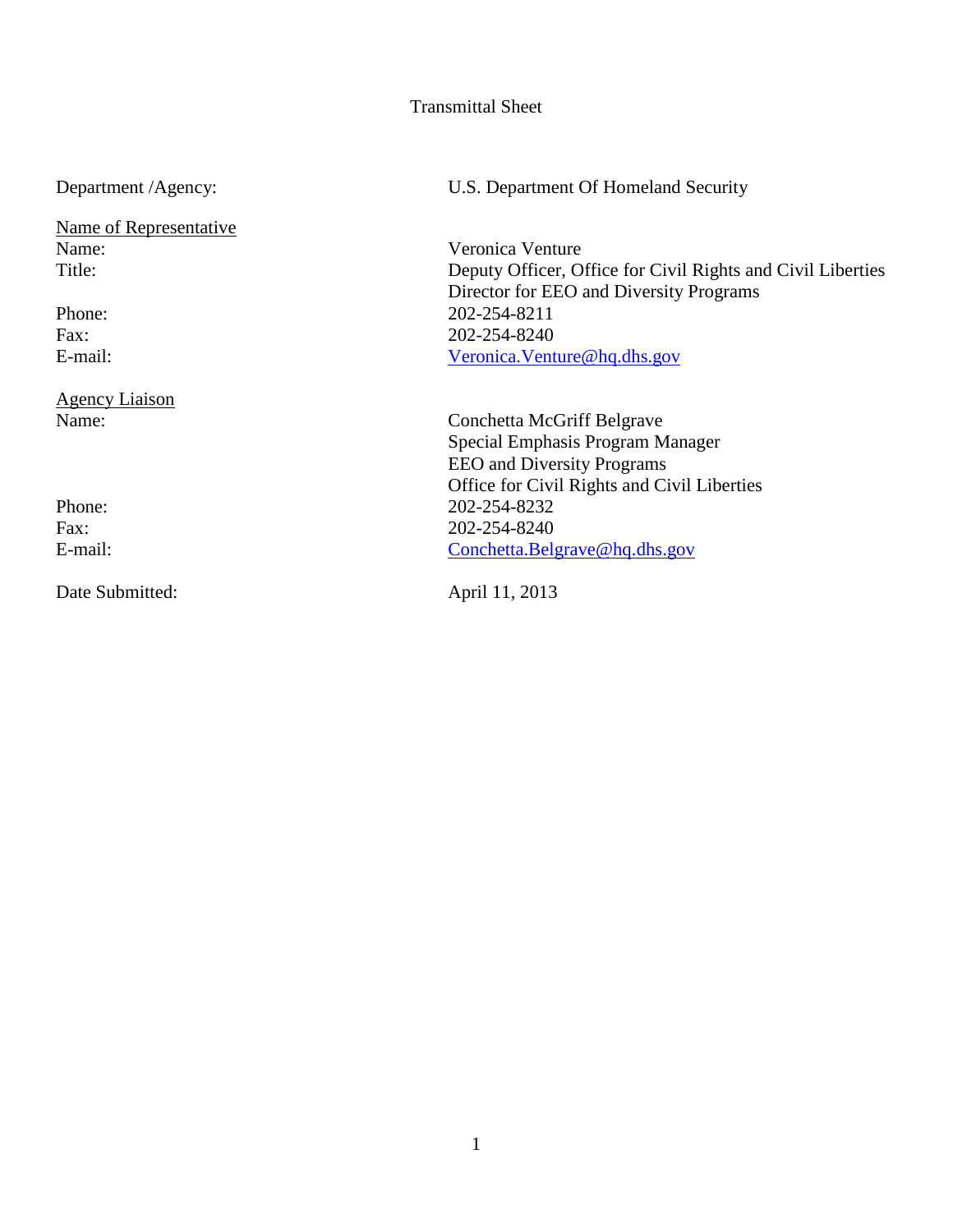# **Annual Performance Report on Executive Agency Actions to Assist MSIs**

### **Part I. Section A - FY 2012 Executive Summary**

The Department of Homeland Security (DHS) submits this Annual Performance Report on Executive Agency Actions to Assist Minority Serving Institutions (MSIs) for Fiscal Year (FY) 2012, pursuant to Executive Order (EO) 13515, EO 13532, EO 13555, and EO 13592. The purpose of these executive orders is to advance equal opportunity in higher education, strengthen the capacity of MSIs to provide the highest quality education, increase opportunities for these institutions to participate in and benefit from Federal programs, and ensure that our Nation has the highest proportion of college graduates in the world by the Year 2020. In this report, MSIs refer specifically to Historically Black Colleges and Universities (HBCUs), Tribal Colleges and Universities (TCUs), Hispanic-Serving Institutions (HSIs), Asian American and Native American Pacific Islander-Serving Institutions (AANAPISIs), and Alaska Native and Native Hawaiian-Serving Institutions (ANNHs).

| MSIs:                                      | <b>FY 2012 Funds</b> | Funds as % of |
|--------------------------------------------|----------------------|---------------|
|                                            |                      | FY 2012 Total |
|                                            |                      | to IHEs       |
| HBCU <sub>s</sub> :                        | \$11,768,988         | 2.75%         |
| TCU <sub>s</sub> :                         | \$235,904            | 0.06%         |
| HSI <sub>s</sub> :                         | \$4,053,003          | 0.95%         |
| AANAPISIs/ANNH <sup>*</sup> :<br>$\bullet$ | \$1,679,148          | 0.39%         |
| <b>Total MSIs:</b>                         | \$17,737,043         | 4.11%         |
| <b>IHEs</b> Total:                         | \$428,309,693        |               |

 $\overline{a}$ 

The total funds awarded to Institutions of Higher Education (IHEs) and MSIs are below:

In FY 2012, more than \$428 million was allocated to IHEs. This is a slight decline from \$450,709,307 FY 2011. As referenced in Tables B and C, approximately 4.1% of these funds were allocated to MSIs.

The Federal Emergency Management Agency (FEMA), which comprises a small portion of the overall DHS workforce, was DHS's largest provider of awards to IHEs, allocating more than \$349 million in FY 2012. FEMA grants, primarily used to help IHEs that have been affected by storms, earthquakes, and other disasters; much of those awards go to costly projects such as the repair or restoration of public facilities, such as roads, bridges and public buildings, and the repair and replacement of equipment. FEMA does not control which areas of the country will require grants because of the unpredictable nature of disasters and emergencies. FEMA awarded 2% of grants to MSIs in the reporting period.

<span id="page-2-0"></span><sup>∗</sup> Note the total awards to Asian American and Native American Pacific Islander-Serving Institutions (AANAPISIs) and Alaska Native and Native Hawaiian-Serving Institutions (ANNHs) are combined here and in Part I. Section B and C, but are separated in the narrative of the Part I. Section A, Executive Summary.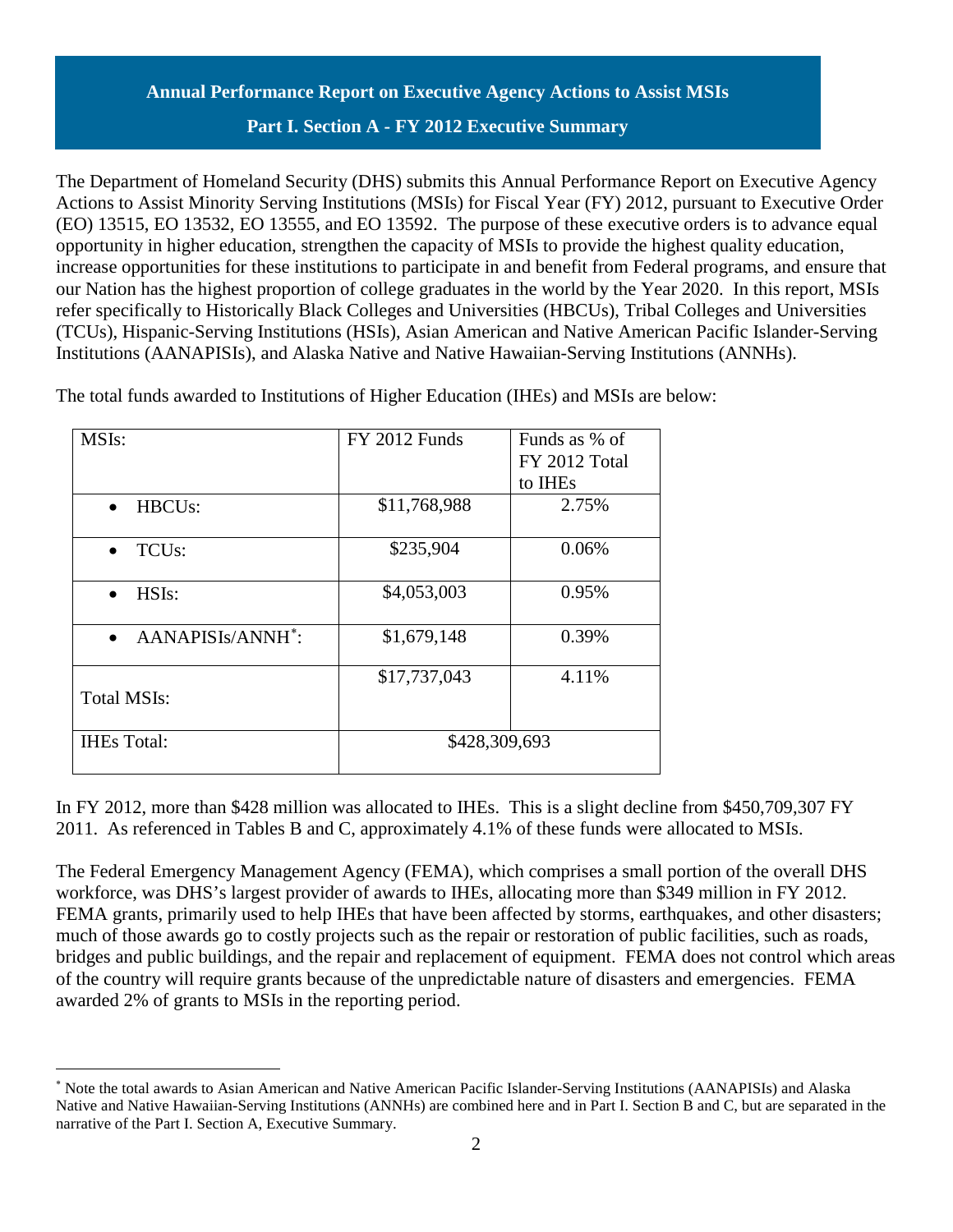The Science and Technology (S&T) Directorate was DHS's next largest provider of awards to IHEs, allocating more than \$36 million in FY 2012. Their awards were also in the form of grants. Unlike FEMA, S&T is able to be more targeted with respect to how it awards money, and almost 19% of S&T grants went to MSIs in FY 2012.

The U.S. Coast Guard (USCG) was DHS's third largest provider of awards to IHEs, allocating more than \$26 million in FY 2012. Most USCG award money constituted service money in the form of student tuition assistance, fellowships, scholarships, and other aid. More than six percent of USCG awards went to MSIs in FY 2012.

The remaining DHS Components (U.S. Customs and Border Protection (CBP), U.S. Citizenship and Immigration Services (USCIS), Federal Law Enforcement Training Center (FLETC), U.S. Immigrations and Customs Enforcement (ICE), Transportation Security Administration (TSA), U.S. Secret Service (USSS), and elements within DHS Headquarters (HQ) such as the Science and Technology (S&T) Directorate) provided service award money, primarily in the form of internships, traineeships, recruitment, and Intergovernmental Personnel Acts (IPAs).

# **Historically Black Colleges and Universities (HBCUs):**

DHS strategies to support HBCUs included participation in the following Program Award Categories:

- Research and Development (R&D)
- Training
- Facilities and Equipment (F&E)
- Internships, Recruitment, and Intergovernmental Personnel Acts
- Student Tuition Assistance, Fellowships, and Scholarships (STA)
- Direct Institutional Subsidies (DIS)
- Third Party Awards (TPA)
- Private-Sector Involvement (PSI)

To support these activities, DHS components projected in FY 2011 a total funding amount of \$32,046,560 (16.6% of IHE funds projected); actual funding awarded for FY 2012 totaled \$11,768,988 (2.75% of IHE funds awarded). DHS's decline in funding to HBCUs was primarily the result of department-wide budget reductions.

Actual funding declined in the following award categories: R&D (\$2,374,904 in FY 2011 to \$1,577,666 in FY 2012); F&E (\$15,793,875 in FY 2011 to \$6,920,080 in FY 2012); Interns (\$1,603,275.26 in FY 2011 to \$785,754 in FY 2012); DIS (\$2,449,885 last FY to \$2,150,000 in FY 2012); and TPA (\$68,944 in FY 2011 to \$48,288 in FY 2012). However, the Federal Law Enforcement Training Center (FLETC) and the U.S. Coast Guard (USCG) increased awards in the Training category funds with a combined total of \$7,169.

S&T supported MSI students and faculty through the Homeland Security Scientific Leadership Program's Summer Research Team (SRT). This program is a collaboration that engages early career faculty and students with the DHS Centers of Excellence. Faculty recruits one or two graduate and/or undergraduate student team members. Stipends for faculty and students include housing allowances and limited transportation expenses.

CBP provided 261 MSI internships and attended 150 recruitment events (of which 104 resulted in no cost to the Component).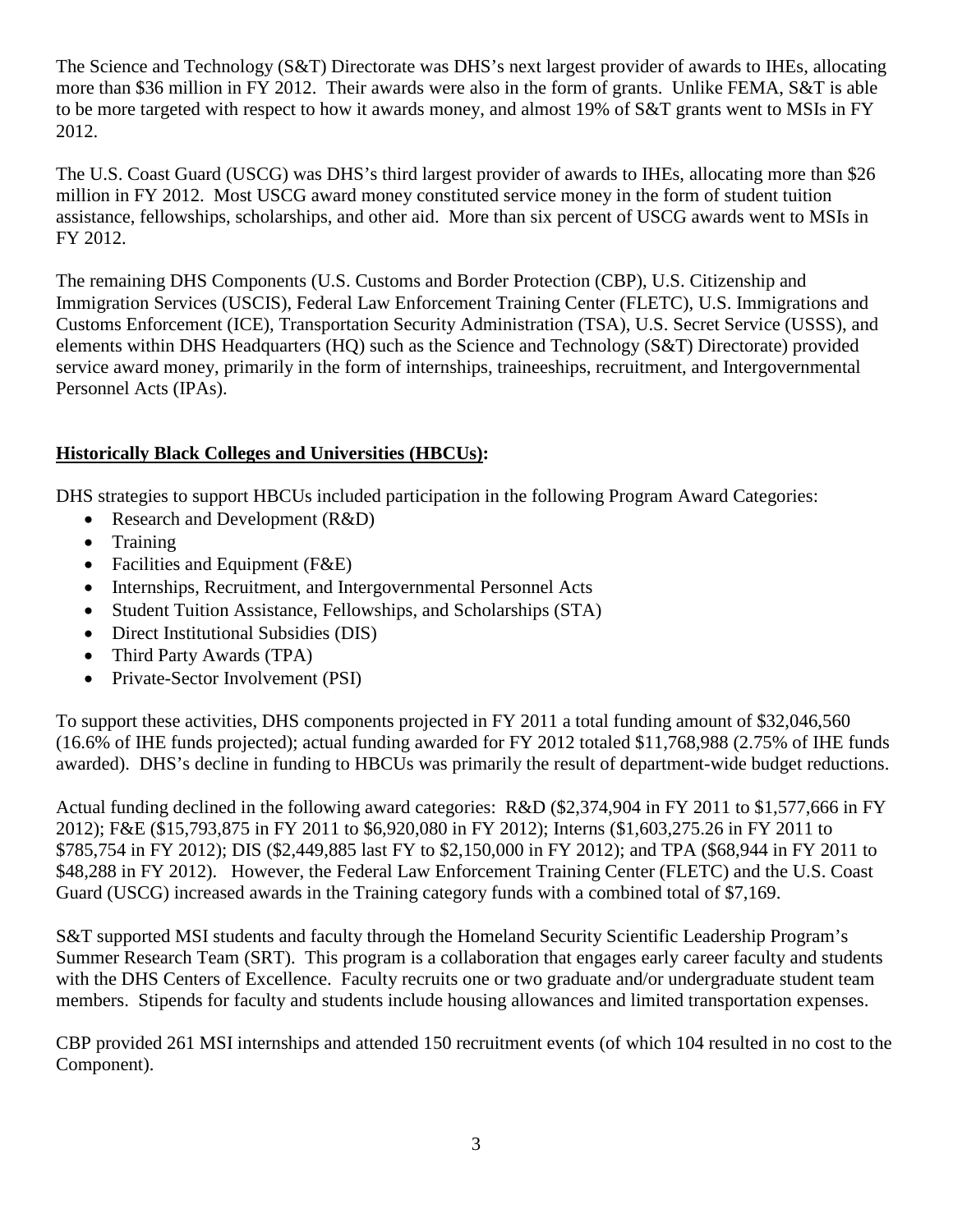USCG utilized the expertise of 18 Admirals/Senior Executives to formalize HBCU partnerships. These efforts resulted in "Memorandum of Understandings," which help foster and strengthen partnerships. Additionally, DHS was a sponsor at the National Society of Black Engineers, National Association of Equal Opportunity in Higher Education, the White House Initiatives for HBCUs and the Thurgood Marshall Fund. This component funded the College Student Pre-Commissioning Initiative (CSPI) which is a scholarship program for college sophomores and juniors from MSIs with academic potential and motivation. The goal of this program is to train future officers for success and prepare them for officer Candidate School. This Component awarded 30 scholarships to MSIs.

USSS provided a tour of the J.J. Rowley Training Center and the Secret Service Headquarters for the Baltimore Field Office Interns. Students received a briefing on security clearance protocols, a presentation on the agency background and a briefing on the Protective Intelligence & Assessment Division and Forensic Services Division.

# **Tribal Colleges and Universities (TCUs):**

DHS strategies supported TCUs in the following Program Award Categories:

- Research and Development (R&D)
- Internships, Recruitment, and Intergovernmental Personnel Acts
- Third Party Awards (TPAs)

To support these activities, DHS components projected in FY 2011 a total funding amount of \$121,900 to TCUs which represents (0.1% of IHE funds projected) of the total DHS FY 2012 Awards projected for IHEs. In FY 2012, DHS exceeded the projected funding with a total of \$235,904 (0.06% of IHE funds awarded).

Actual funding declined in the following categories: R&D (\$50,000 in FY 2011 to \$35,000 in FY 2012) and Third Party Awards (\$105,498 in FY 2011 to \$32,150 in FY 2012).

DHS gained visibility through advertisements with the Society of American Indian Government Employees (SAIGE), the American Indian Higher Education Consortium (AIHEC), and American Indian Science and Engineering Society (AISES).

CBP and the USCG continued to build relationships with presidents and staff of Tribal schools. DHS Component efforts resulted in a combined total of \$168,754 (2.0% of IHE funds awarded for Internships, Recruitment, and IPAs) for interns.

FLETC presented a four-hour training session on Wildfire Origin and Cause Determination and a four-hour training session on Wildfire Arson Recognition at the National Native American Law Enforcement Association (NNALEA) Conference.

USSS conducted information forums at the 2012 Intertribal Youth Summit at the White House. This program was sponsored by the Department of Justice and the Executive Office of the President (EOP) and included approximately 200 Native American Youth. Additionally, USSS Headquarters hosted 110 students and chaperones from the United National Indian Tribal Youth (UNITY) organization.

USCG was a sponsor at the Society of AIHEC and AISES Conferences. This component advertised in the AIHEC's *TCJournal*, *Indian Country Today Magazine* and AISES's *Winds of Change Magazine.* These advertisements increased employment awareness among American Indian college students.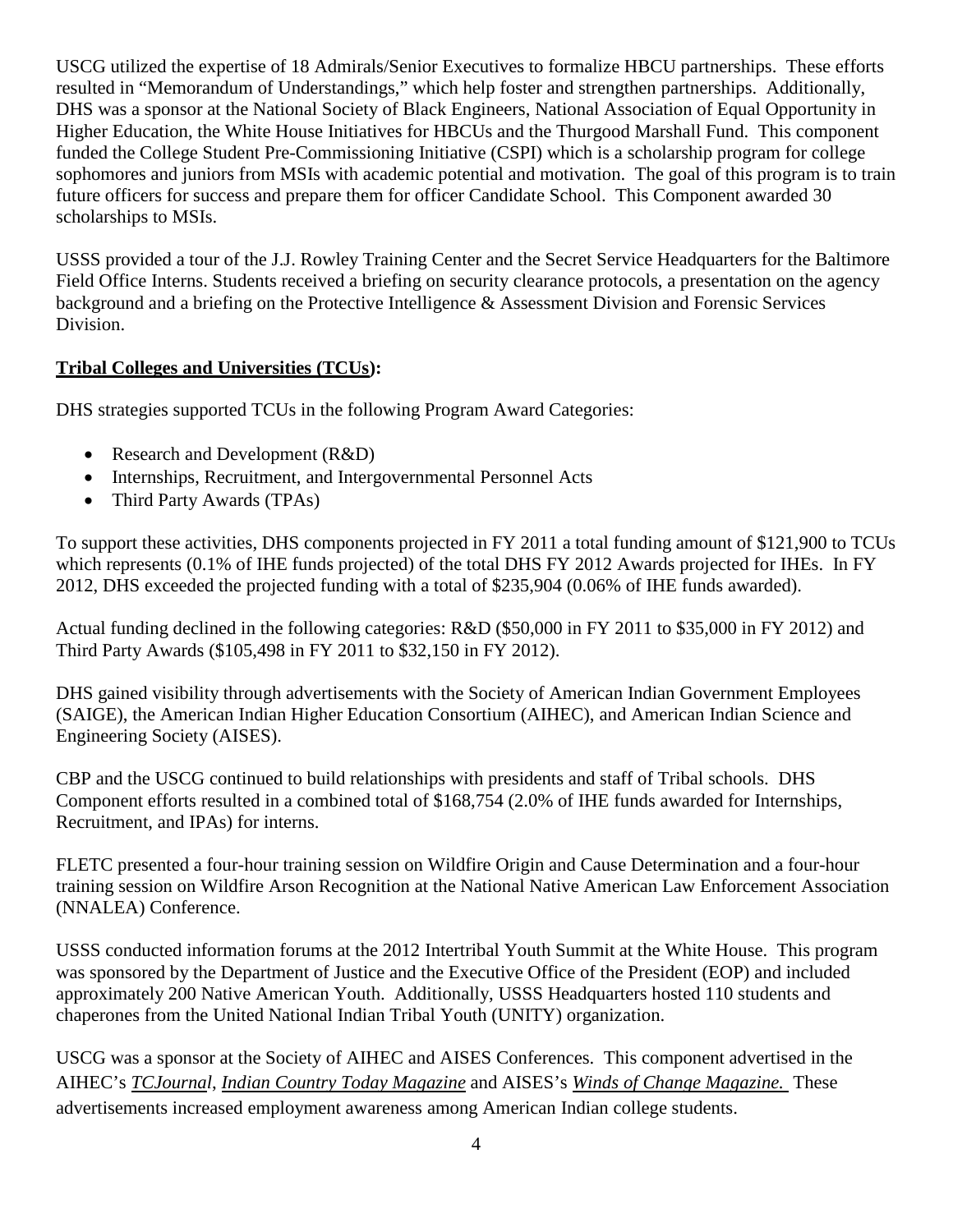# **Hispanic-Serving Institutions (HSIs):**

DHS strategies supported HSIs in the following Program Award Categories:

- Research and Development (R&D)
- Internships, Recruitment, and Intergovernmental Personnel Acts
- Student Tuition Assistance, Fellowships, and Scholarships (STA)
- Direct Institutional Subsidies (DISs)
- Third Party Awards (TPAs)

To support these activities, DHS components projected in FY 2011 a total funding amount of \$4,217,416.31 (2.2% of IHE funds projected); actual funding awarded this FY totaled \$4,053,003 (0.95% of IHE funds awarded), which was a decline from last year.

Actual funding declined in the following award categories: R&D (\$1,402,155 in FY 2011 to 1,261,588 in FY 2012); DIS (\$972,313 in FY 2011 to \$700,000 in FY 2012); and TPA (\$99,843 in FY 2011 to \$71,484 in FY 2012). However, STA increased from \$92,782 in FY 2011 to \$700,000 in FY 2012.

USSS was a sponsor at the Hispanic Association of Colleges and Universities (HACU) and the Hispanic American Police Command Officer's Association (HAPCOA) Training Conferences.

# **Asian American and Native American Pacific Islander-Serving Institutions (AANAPISIs):**

DHS strategies supported AANAPISIs and ANNHs in the following Program Award Categories:

- Research and Development (R&D)
- Internships, Recruitment, and Intergovernmental Personnel Acts
- Student Tuition Assistance, Fellowships, and Scholarships (STA)
- Direct Institutional Subsidies (DIS)
- Other

To support these activities, DHS components in FY 2011 projected a total funding amount of \$1,632,072.47 (0.8% of IHE funds projected); actual funding awarded \$1,573,341 (0.37% of IHE funds awarded), which was a slight decrease from FY 2011.

Actual funding declined in the following categories: R&D (\$1,153,838 in FY 2011 to \$808,820 in FY 2012); Interns (\$289,235 to \$229,239 in FY 2012); Training (\$150,000 in FY 2011 with no activity in FY 2012); Interns (\$289,235 in FY 2011 to \$264,255 in FY 2012); and TPA (\$16,500 in FY 2011 to \$2,750 in FY 2012).

However, there was an increase in the following categories: STA (\$22,500 in FY 2011 to \$353,323 in FY 2012) and DIS (no activity in FY 2011 to \$250,000 in FY 2012).

ICE conducted a Forensic Science Workshop and a Pathway Program Internship presentation during the MSI Conference in Texas. USCG continued funding the College Student Pre-Commissioning Initiative (CSPI) and selected college sophomores and juniors from MSIs who demonstrated academic potential and motivation.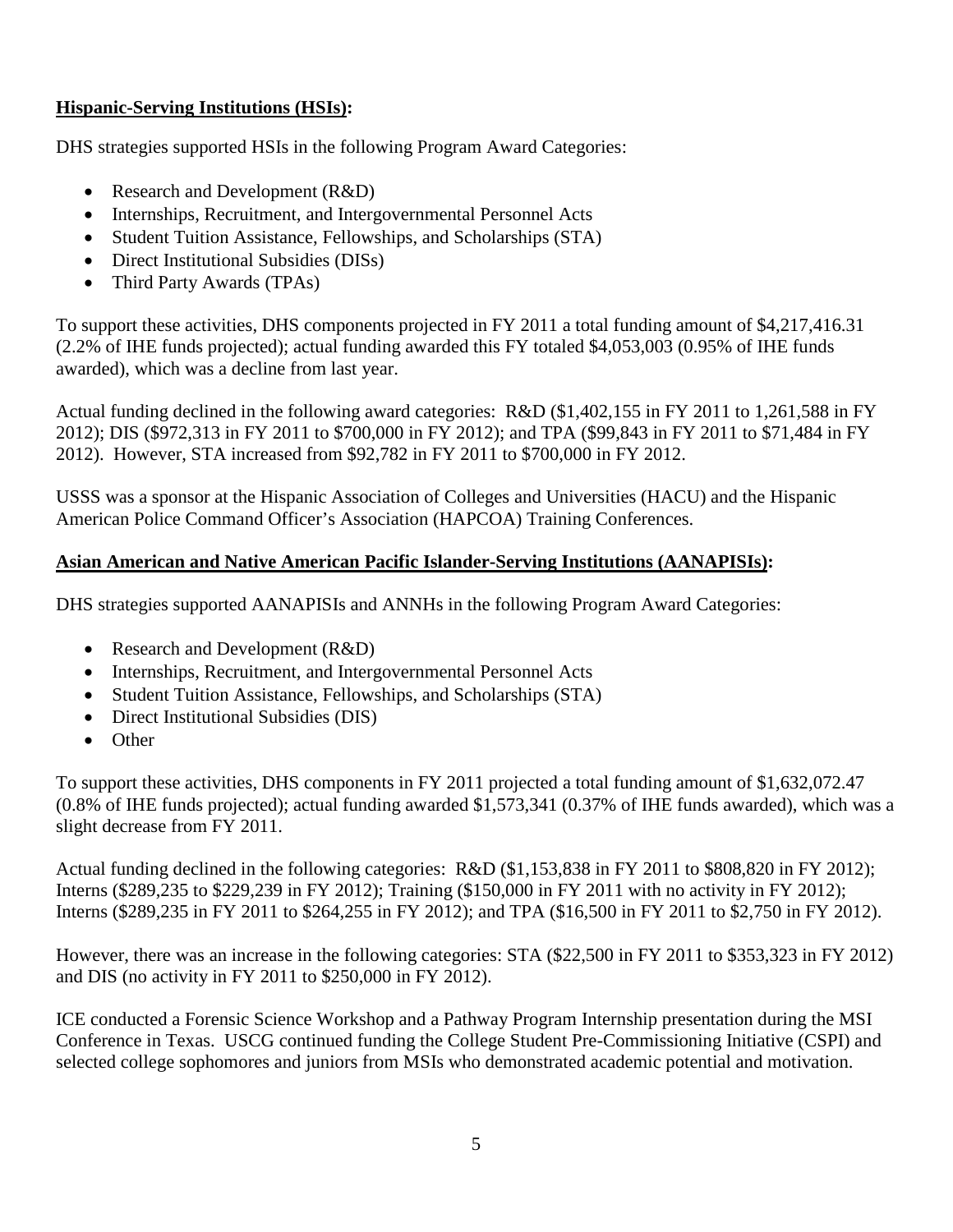USSS was a sponsor at the National Asian Peace Officers Association (NAPOA) Conference and Career Fair, Conference on Asian Pacific American Leadership (CAPAL), National Association of Asian American Professionals (NAAP) RTC Tour, and Virginia Polytechnic Institute and State University Asian American Student Information Forum.

#### **Native and Native Hawaiian-Serving Institutions (ANNHs):**

- Internships, Recruitment, and Intergovernmental Personnel Acts
- Student Tuition Assistance, Fellowships, and Scholarships (STA)

DHS did not have projections, but had activity in the following categories: Internships (\$35,015) and STA (\$70,792). Actual funding awarded totaled \$105,807 (0.02% of IHE funds awarded), which was a slight decrease from FY 2011.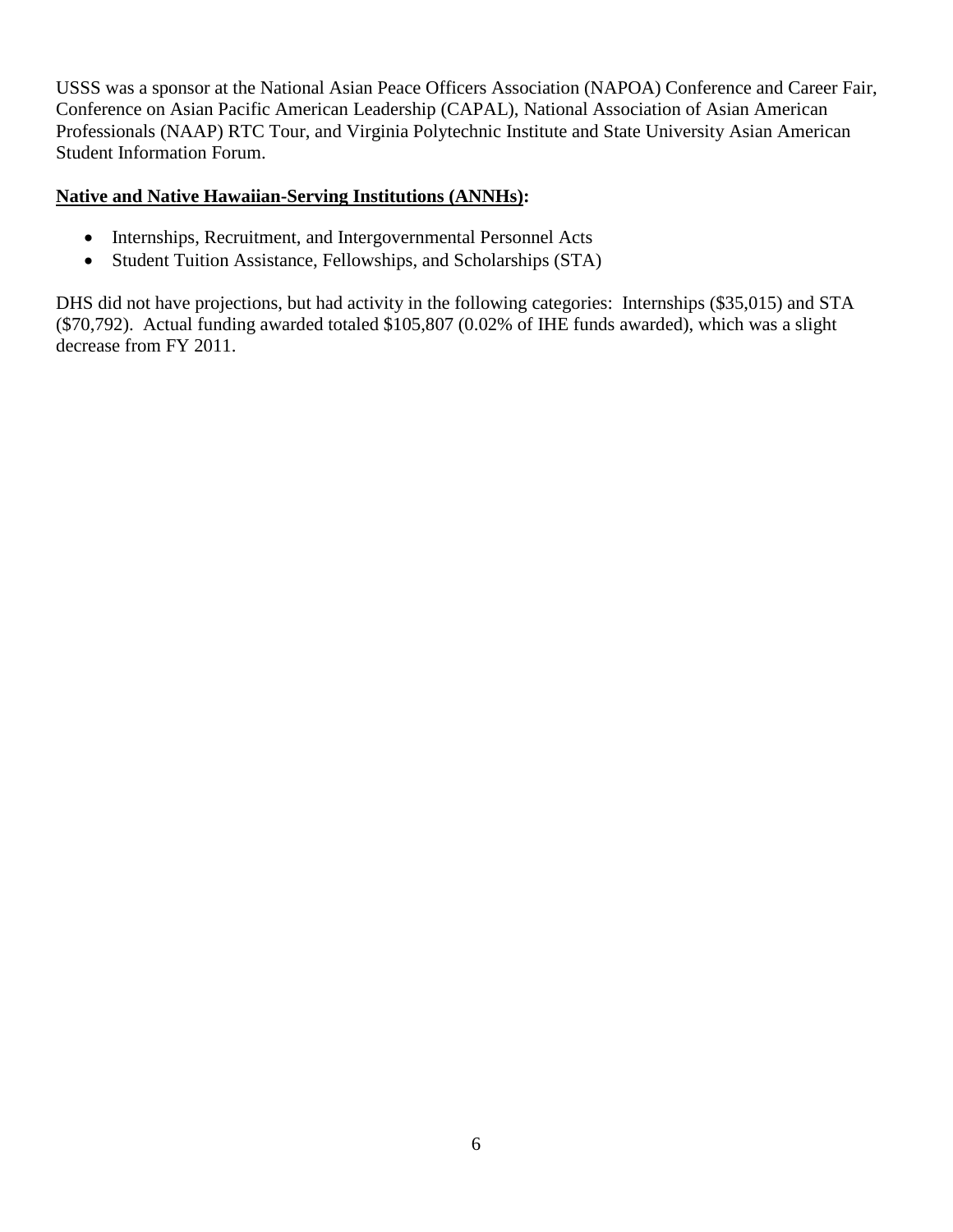**Annual Performance Report on Executive Agency Actions to Assist MSIs Part I. Section B - FY 2012 Summary of Select Agency Initiatives by Financial Category**

#### **1. AGENCY: Department of Homeland Security**

# **2. DATE: 4/13/13**

# **3. Total Funds Awarded to Institutions of Higher Education (IHEs): \$428,309,693**

| <b>CATEGORY</b>  |                             | FY 2012 TOTAL<br><b>FUNDS TO</b><br><b>IHEs</b> | <b>FY 2012 TOTAL FUNDS</b>  |           | <b>FUNDS AS %</b><br><b>OF FY 2012</b><br><b>TOTAL FUNDS</b><br><b>TO IHES</b> |             |
|------------------|-----------------------------|-------------------------------------------------|-----------------------------|-----------|--------------------------------------------------------------------------------|-------------|
|                  |                             |                                                 | <b>TCUs</b><br><b>HBCUs</b> |           | <b>HBCUs</b>                                                                   | <b>TCUs</b> |
| 1.               | Grants                      | \$386,186,062                                   | \$10,658,725                | \$35,000  | 2.76%                                                                          | 0.01%       |
| 2.               | Contracts                   | \$1,057,748                                     | \$0                         | \$0       | 0.00%                                                                          | 0.00%       |
| 3.               | Loans                       | \$0                                             | \$0                         | \$0       | N/A                                                                            | N/A         |
| $\overline{4}$ . | Services                    | \$41,065,883                                    | \$1,110,263                 | \$200,904 | 2.70%                                                                          | 0.49%       |
| 5.               | <b>Technical Assistance</b> | \$0.00                                          | \$0.00                      | \$0.00    | N/A                                                                            | N/A         |
|                  | <b>TOTAL</b>                | \$428,309,693                                   | \$11,768,988                | \$235,904 | 2.75%                                                                          | 0.06%       |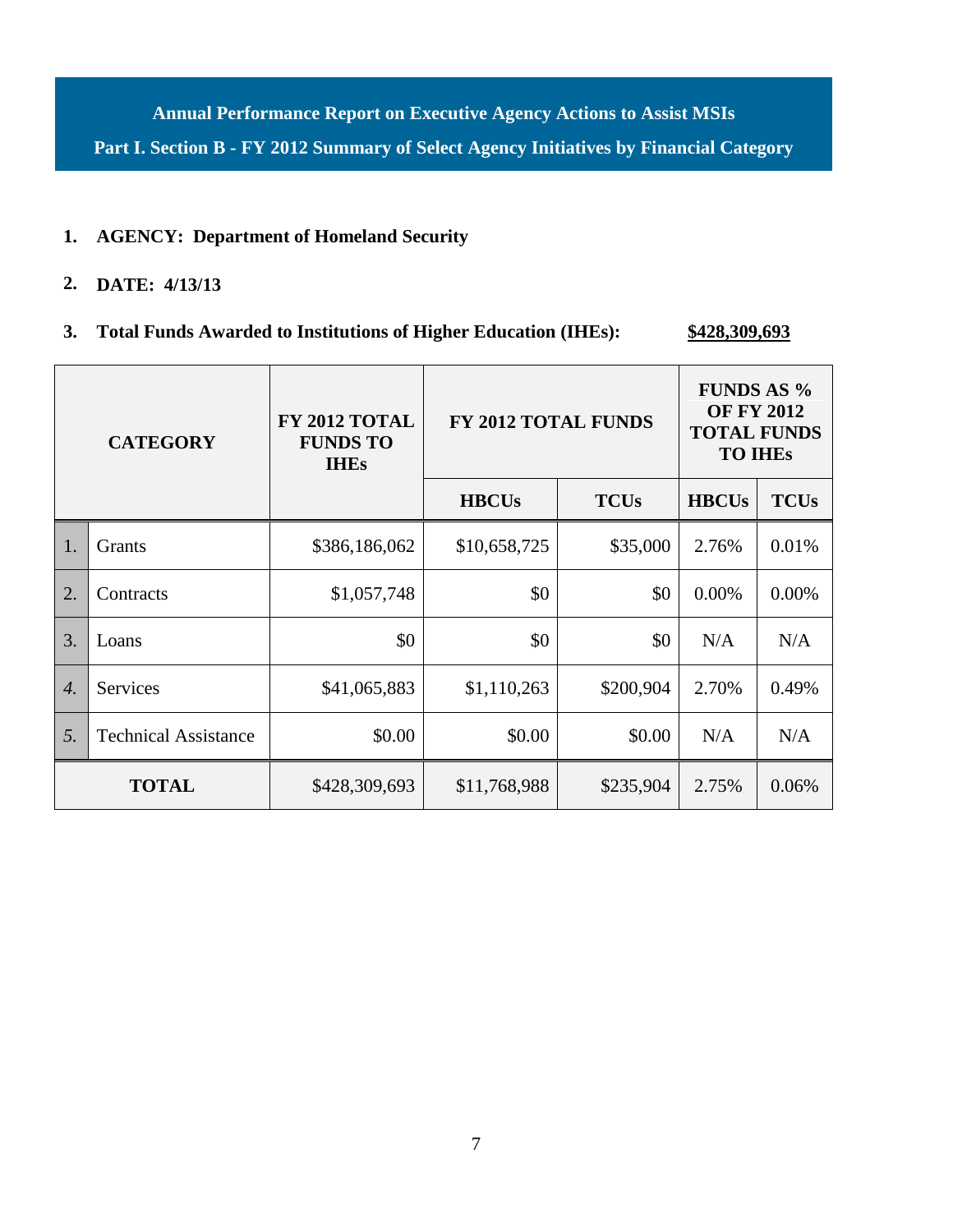**Annual Performance Report on Executive Agency Actions to Assist MSIs Part I. Section B - FY 2012 Summary of Select Agency Initiatives by Financial Category**

### **1. AGENCY: DEPARTMENT OF HOMELAND SECURITY**

### **2. DATE: 4/13/13**

**3. Total Funds Awarded to Institutions of Higher Education (IHEs): \$428,309,693**

| <b>CATEGORY</b>  |                             | FY 2012 TOTAL<br><b>FUNDS TO IHES</b> | FY 2012 TOTAL FUNDS |                                               | <b>FUNDS AS %</b><br><b>OF FY 2012</b><br><b>TOTAL FUNDS</b><br><b>TO IHES</b> |                                           |
|------------------|-----------------------------|---------------------------------------|---------------------|-----------------------------------------------|--------------------------------------------------------------------------------|-------------------------------------------|
|                  |                             |                                       | <b>HSIs</b>         | <b>AANAPISIS &amp;</b><br>ANNH <sub>s</sub> * | <b>HSIs</b>                                                                    | <b>AANAPISIs</b><br>& ANNH <sub>s</sub> * |
| 1.               | Grants                      | \$386,186,062                         | \$2,048,380         | \$1,058,820                                   | 0.53%                                                                          | 0.27%                                     |
| 2.               | Contracts                   | \$1,057,748                           | \$0                 | \$0                                           | 0.00%                                                                          | 0.00%                                     |
| 3.               | Loans                       | \$0                                   | \$0                 | \$0                                           | N/A                                                                            | N/A                                       |
| $\overline{4}$ . | <b>Services</b>             | \$41,065,883                          | \$2,004,624         | \$620,328                                     | 4.88%                                                                          | 1.51%                                     |
| 5.               | <b>Technical Assistance</b> | \$0                                   | \$0                 | \$0                                           | N/A                                                                            | N/A                                       |
|                  | <b>TOTAL</b>                | \$428,309,693                         | \$4,053,003         | \$1,679,148                                   | 0.95%                                                                          | 0.39%                                     |

**\* Report the combined total awards to Asian American and Native American Pacific Islander-Serving Institutions (AANAPISIs) and Alaska Native and Native Hawaiian-Serving Institutions (ANNHs) here, but please provide separate statements on funds allocated to AANAPISIs and AANNHs in your executive summary.**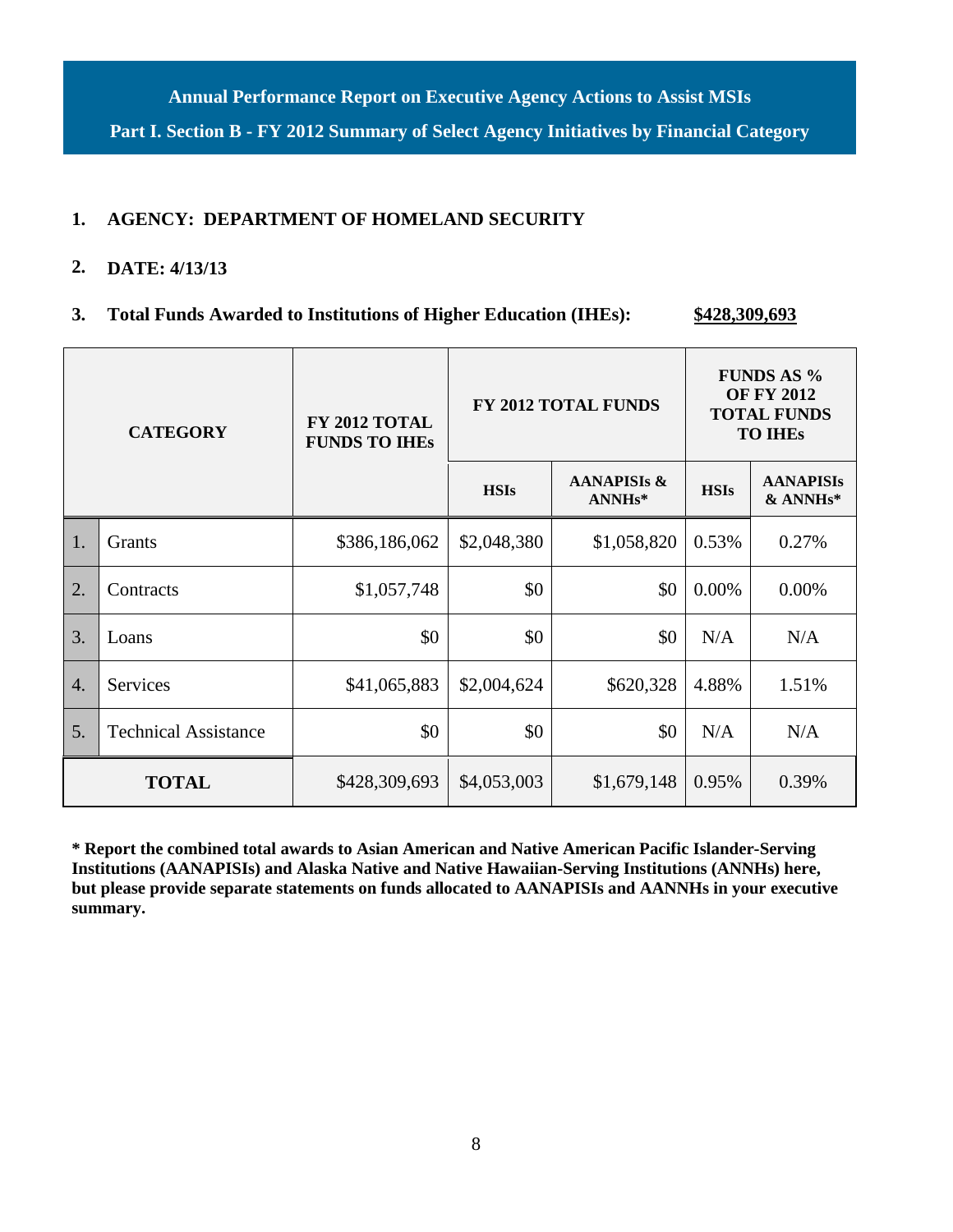**Annual Performance Report on Executive Agency Actions to Assist MSIs Part I. Section C - FY 2012 Summary of Total Awards by Category**

### **1. AGENCY: Department of Homeland Security**

#### **2. DATE: 4/13/13**

# **3. Total Funds Awarded to Institutions of Higher Education (IHEs): \$428,309,693**

| <b>CATEGORY</b> |                                                                                  | <b>FY 2012</b><br><b>TOTAL</b><br><b>FUNDS TO</b><br><b>IHEs</b> | FY 2012 TOTAL FUNDS       |             | <b>FUNDS AS %</b><br><b>OF FY 2012</b><br><b>TOTAL FUNDS</b><br><b>TO IHES</b> |             |
|-----------------|----------------------------------------------------------------------------------|------------------------------------------------------------------|---------------------------|-------------|--------------------------------------------------------------------------------|-------------|
|                 |                                                                                  |                                                                  | <b>HBCUs</b>              | <b>TCUs</b> | <b>HBCUs</b>                                                                   | <b>TCUs</b> |
| 1.              | Research & Development                                                           | \$28,549,086                                                     | \$1,577,666               | \$35,000    | 5.5%                                                                           | 0.1%        |
| 2.              | Program Evaluation                                                               | \$0                                                              | \$0                       | \$0         | N/A                                                                            | N/A         |
| 3.              | Training                                                                         | \$14,019                                                         | \$7,169                   | \$0         | 51.1%                                                                          | 0.0%        |
| 4.              | Facilities & Equipment                                                           | \$349,463,063                                                    | \$6,920,080               | \$0         | 2.0%                                                                           | 0.0%        |
| 5.              | Internships, Traineeships,<br>Recruitment, & IPAs                                | \$15,250,834                                                     | \$785,754                 | \$168,754   | 5.2%                                                                           | 1.1%        |
| 6.              | <b>Student Tuition Assistance,</b><br>Fellow-ships, Scholarships, &<br>Other Aid | \$26,579,229                                                     | \$275,030                 | \$0         | 1.0%                                                                           | 0.0%        |
| 7.              | <b>Direct Institutional Subsidies</b>                                            | \$5,557,714                                                      | $$2,150,000$ <sup>1</sup> | \$0         | 38.7%                                                                          | 0.0%        |
| 8.              | Third Party Awards                                                               | \$163,692                                                        | \$48,288                  | \$32,150    | 29.5%                                                                          | 19.6%       |
| 9.              | <b>Private Sector Involvement</b>                                                | \$5,000                                                          | \$5,000                   | \$0         | 100.0%                                                                         | 0.0%        |
| 10.             | Administrative Infrastructure                                                    | \$1,789,260                                                      | \$0                       | \$0         | 0.0%                                                                           | 0.0%        |
| 11.             | <b>Economic Development</b>                                                      | \$0                                                              | \$0                       | \$0         | N/A                                                                            | N/A         |

<span id="page-9-0"></span><sup>&</sup>lt;sup>1</sup> Note that this amount is from S&T and their MSI Scientific Leadership Awards (SLA), which are institutional awards to support the development of HS-STEM teaching initiatives, curriculum development and scholarships in HS-STEM fields.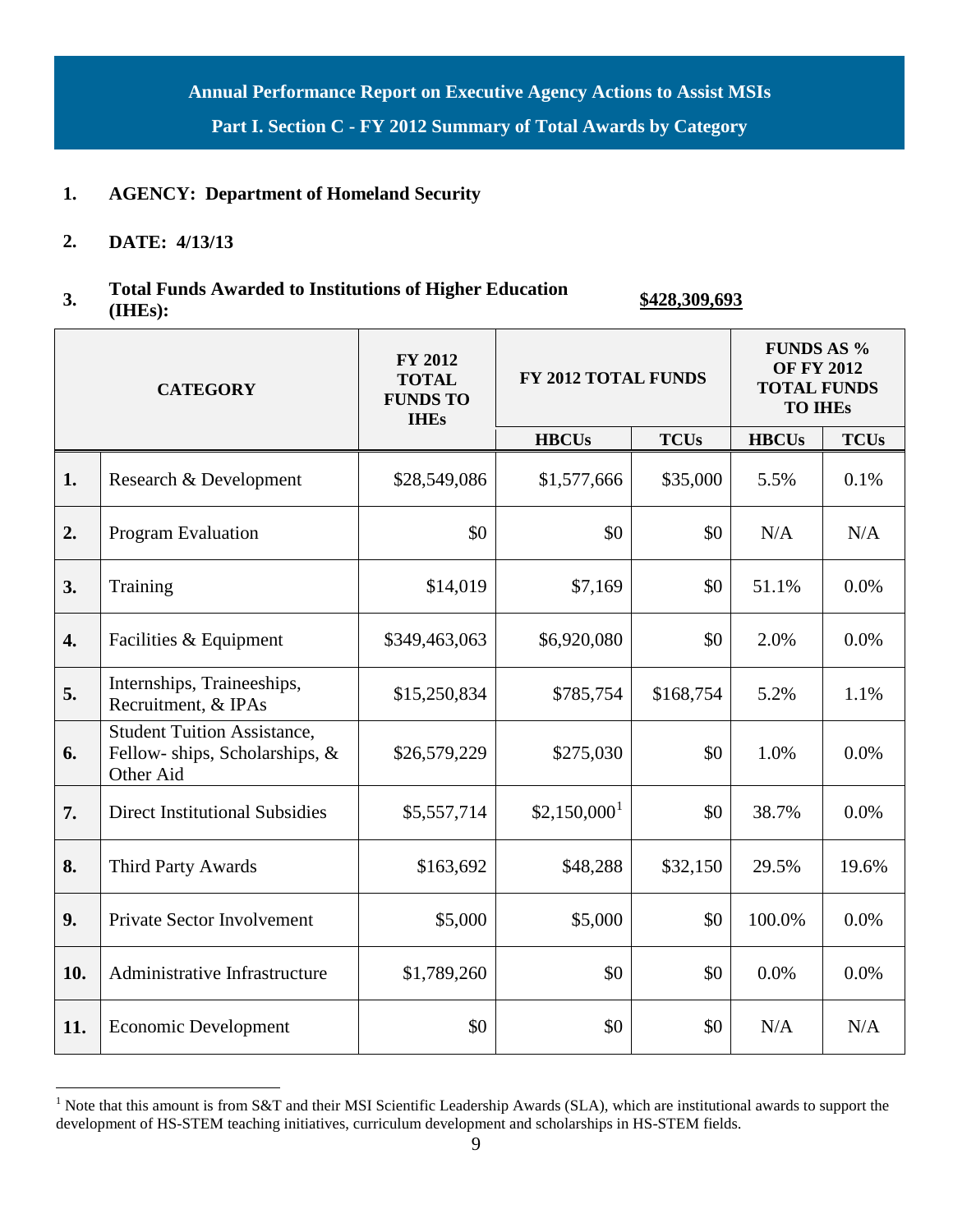| 12.          | <b>Other Activities</b> | \$937,795     | \$0          | \$0       | 0.0% | $0.0\%$ |
|--------------|-------------------------|---------------|--------------|-----------|------|---------|
| <b>TOTAL</b> |                         | \$428,309,693 | \$11,768,988 | \$235,904 | 2.7% | 0.1%    |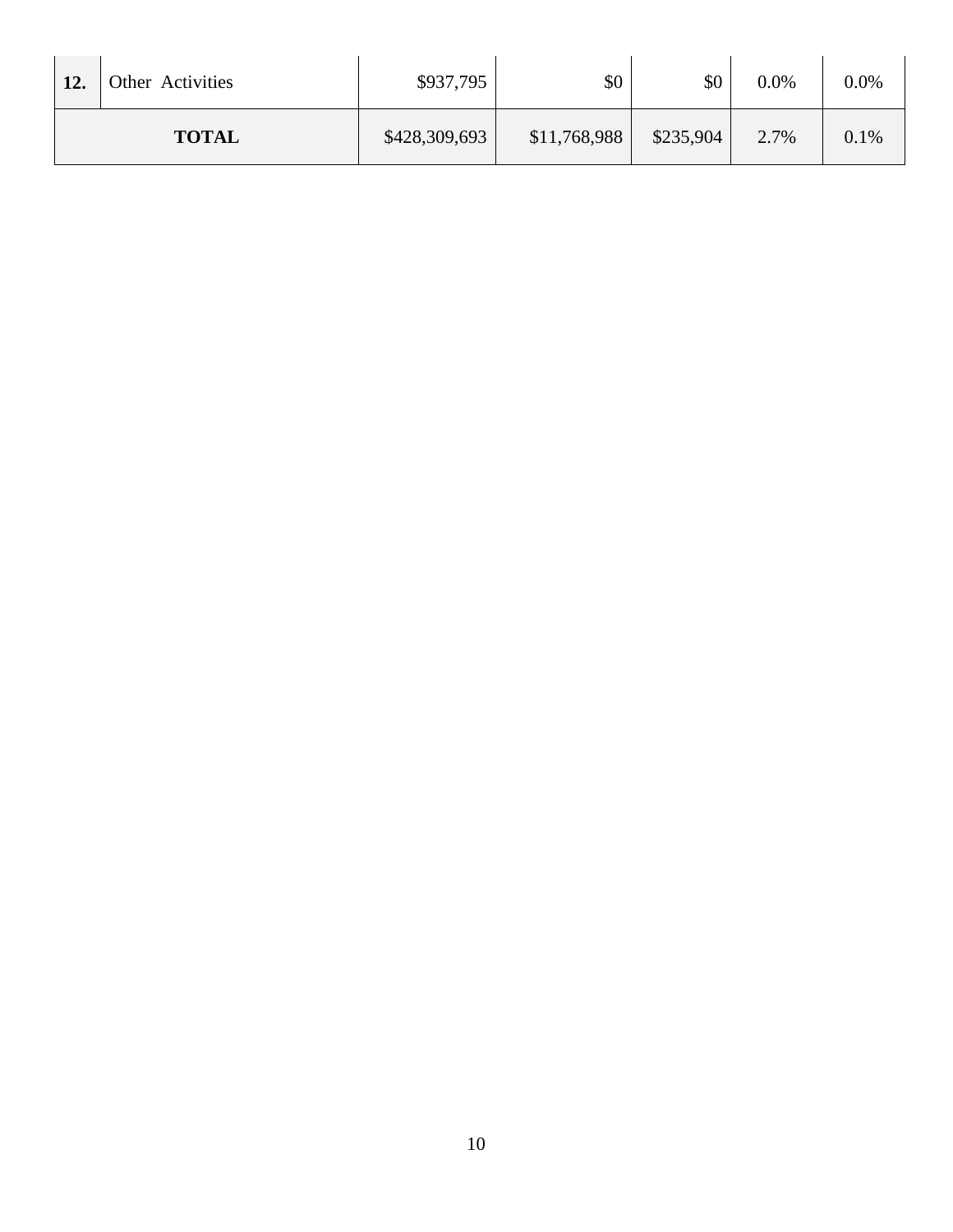**Annual Performance Report on Executive Agency Actions to Assist MSIs**

**Part I. Section C - FY 2012 Summary of Total Awards by Category**

# **1. AGENCY: Department of Homeland Security**

**2. DATE: 4/13/13**

# **3. Total Funds Awarded to Institutions of Higher Education (IHEs): \$428,309,692**

| <b>CATEGORY</b>  |                                                                                 | FY 2012 TOTAL<br><b>FUNDS TO IHES</b> |             | FY 2012 TOTAL FUNDS                           |             | <b>FUNDS AS %</b><br><b>OF FY 2012</b><br><b>TOTAL FUNDS</b><br><b>TO IHES</b> |  |
|------------------|---------------------------------------------------------------------------------|---------------------------------------|-------------|-----------------------------------------------|-------------|--------------------------------------------------------------------------------|--|
|                  |                                                                                 |                                       | <b>HSIs</b> | <b>AANAPISIS &amp;</b><br>ANNH <sub>s</sub> * | <b>HSIs</b> | <b>AANAPISs</b><br>& ANNHs*                                                    |  |
| 1.               | Research & Development                                                          | \$28,549,086                          | \$1,261,558 | \$808,820                                     | 4.4%        | 2.8%                                                                           |  |
| 2.               | Program Evaluation                                                              | \$0                                   | \$0         | \$0                                           | N/A         | N/A                                                                            |  |
| 3.               | Training                                                                        | \$14,019                              | \$0         | \$0                                           | 0.0%        | 0.0%                                                                           |  |
| $\overline{4}$ . | Facilities & Equipment                                                          | \$349,463,063                         | \$65,766    | \$0                                           | 0.0%        | 0.0%                                                                           |  |
| 5.               | Internships, Traineeships,<br>Recruitment, & IPAs                               | \$15,280,834                          | \$1,536,111 | \$264,255                                     | 10.1%       | 1.7%                                                                           |  |
| 6.               | <b>Student Tuition Assistance,</b><br>Fellowships, Scholarships,<br>& Other Aid | \$26,579,229                          | \$418,084   | \$353,323                                     | 1.6%        | 1.3%                                                                           |  |
| 7.               | Direct Institutional<br>Subsidies                                               | \$5,557,714                           | \$700,000   | \$250,000                                     | 12.6%       | 4.5%                                                                           |  |
| 8.               | Third Party Awards                                                              | \$163,692                             | \$71,484    | \$2,750                                       | 43.7%       | 1.7%                                                                           |  |
| 9.               | Private Sector Involvement                                                      | \$5,000                               | \$0         | \$0                                           | 0.0%        | 0.0%                                                                           |  |
| 10.              | Administrative<br>Infrastructure                                                | \$1,789,260                           | \$0         | \$0                                           | 0.0%        | 0.0%                                                                           |  |
| 11.              | <b>Economic Development</b>                                                     | \$0                                   | \$0         | \$0                                           | N/A         | N/A                                                                            |  |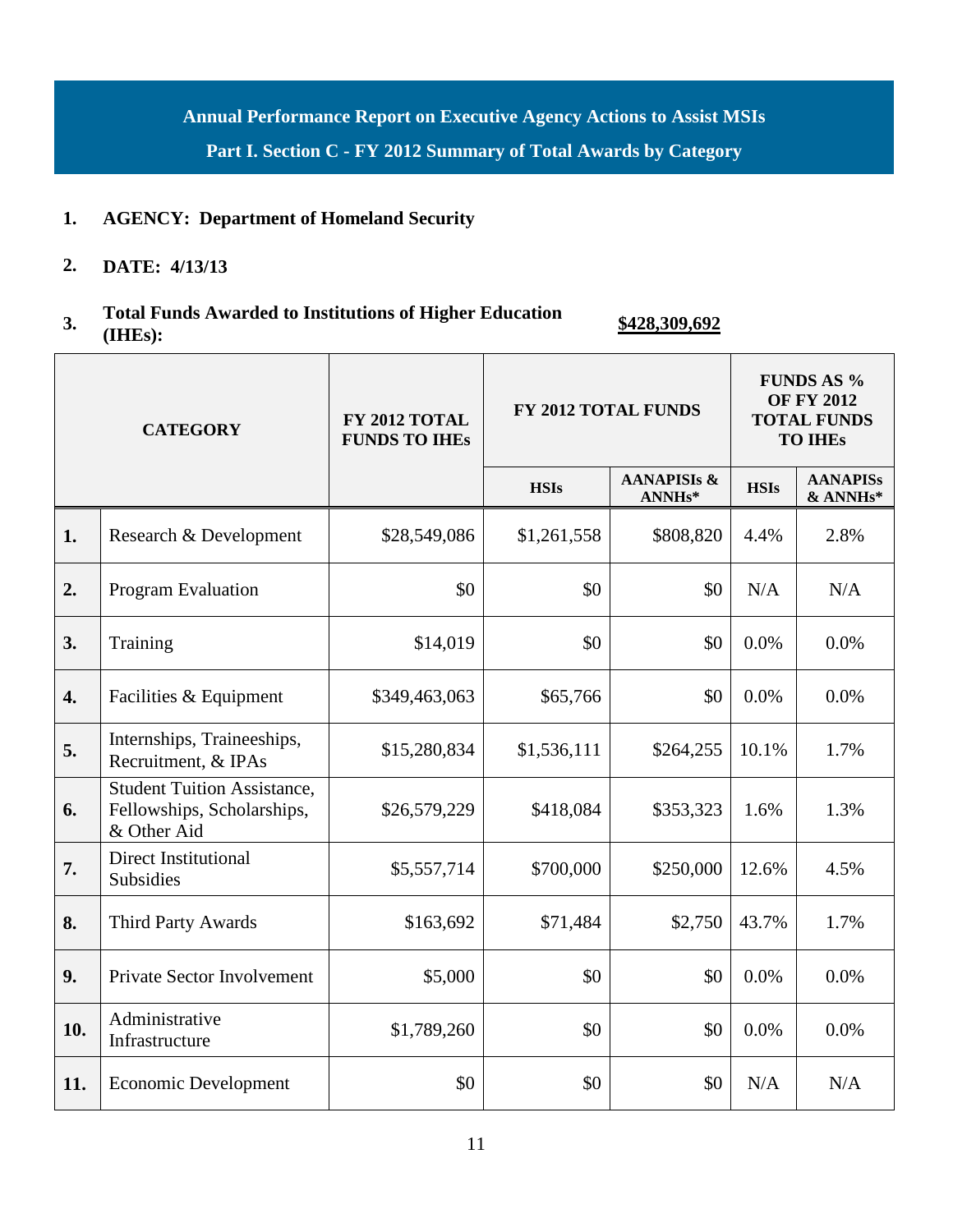| 12. | Other Activities | \$937,795     | \$0         | \$0         | $0.0\%$ | $0.0\%$ |
|-----|------------------|---------------|-------------|-------------|---------|---------|
|     | <b>TOTAL</b>     | \$428,309,693 | \$4,053,003 | \$1,679,148 | 0.9%    | 0.4%    |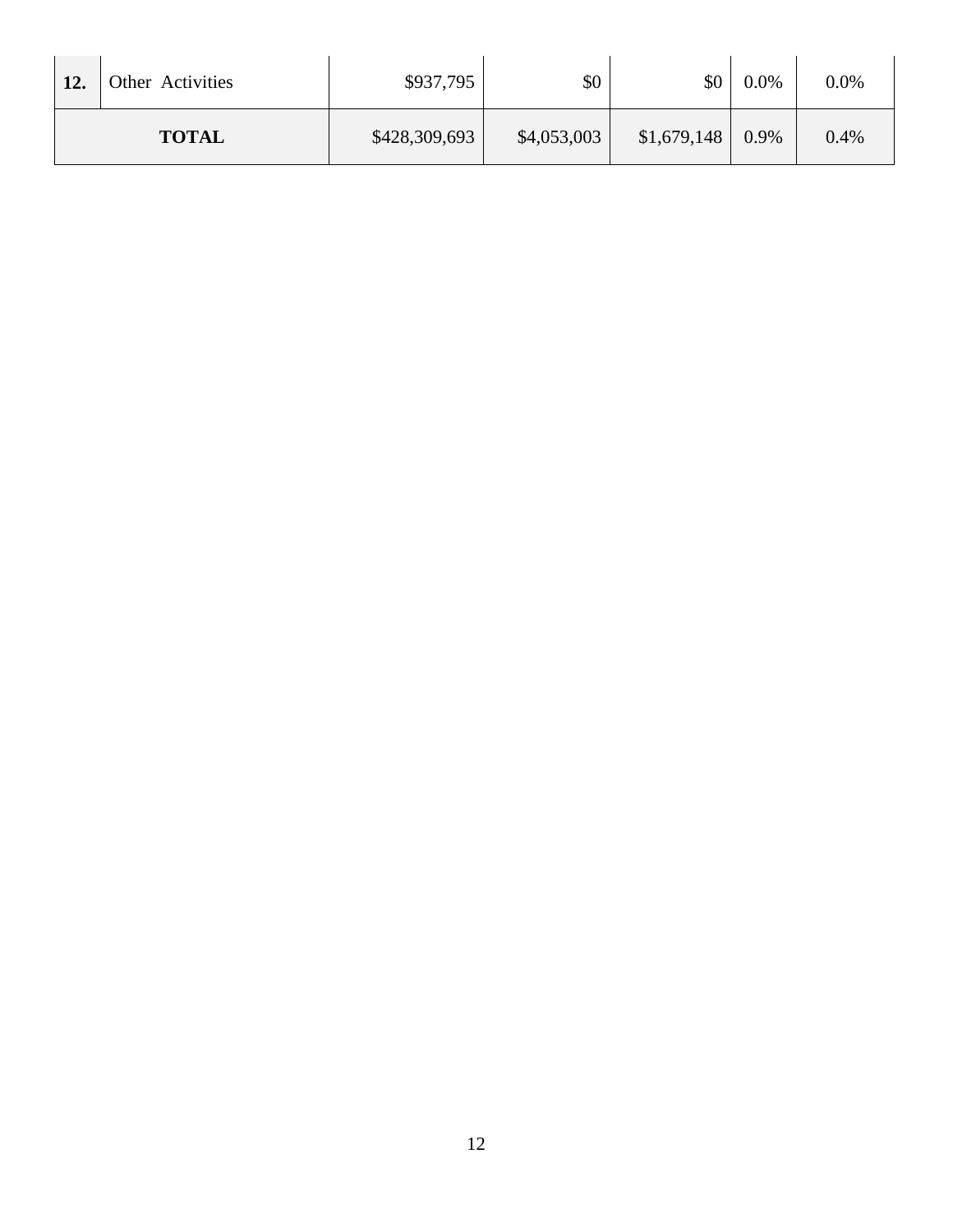| <b>Annual Performance Report on Executive Agency Actions to Assist HBCUs</b><br>Part I. Section E - FY 2012 Awards Narrative |                                                                                                                                                                                                                                                                                                                                                                                                                                   |                                                                                                                                                                                                                                                                                                                                                                                                                                                       |             |  |
|------------------------------------------------------------------------------------------------------------------------------|-----------------------------------------------------------------------------------------------------------------------------------------------------------------------------------------------------------------------------------------------------------------------------------------------------------------------------------------------------------------------------------------------------------------------------------|-------------------------------------------------------------------------------------------------------------------------------------------------------------------------------------------------------------------------------------------------------------------------------------------------------------------------------------------------------------------------------------------------------------------------------------------------------|-------------|--|
| Category                                                                                                                     | <b>Program Description</b>                                                                                                                                                                                                                                                                                                                                                                                                        | <b>Name of School</b>                                                                                                                                                                                                                                                                                                                                                                                                                                 | Award       |  |
| 1-Research and<br>Development                                                                                                | S&T, University Programs Homeland Security<br>Scientific Leadership Program's Summer<br>Research Team (SRT) Program is a<br>collaboration that engages early career faculty<br>and students with the DHS Centers of<br>Excellence. Faculty recruits one or two student<br>team members, undergraduate and/or graduate.<br>Stipend for faculty and students includes<br>housing allowances and limited transportation<br>expenses. | Tuskegee Univ, AL; Howard<br>Univ., Washington, DC;<br>Univ of District of Columbia,<br>Washington, DC; Morehouse<br>School of Medicine, GA;<br>Southern Univ A&M<br>College, LA; Morgan State,<br>MD; Alcorn State, MS;<br>Jackson State, MS; Tougaloo<br>College, MS; Johnson C.<br>Smith, NC; NC State, NC;<br>Meharry Medical College,<br>TN; Texas Southern, TX;<br>Hampton Univ, VA; Norfolk<br>State Univ; VA; and Virginia<br>State Univ, VA. | \$1,577,666 |  |
| 2-Program<br>Evaluation                                                                                                      | N/A                                                                                                                                                                                                                                                                                                                                                                                                                               | N/A                                                                                                                                                                                                                                                                                                                                                                                                                                                   | N/A         |  |
| 3-Training                                                                                                                   |                                                                                                                                                                                                                                                                                                                                                                                                                                   |                                                                                                                                                                                                                                                                                                                                                                                                                                                       | \$7,169     |  |
|                                                                                                                              | FLETC Office of State and Local Training<br>provided "Implementing Intelligence Led<br>Policing Training to Savannah State campus<br>police officers.                                                                                                                                                                                                                                                                             | Savannah State, GA.                                                                                                                                                                                                                                                                                                                                                                                                                                   |             |  |
|                                                                                                                              | The USCG conducted detailed Training at the<br>University.                                                                                                                                                                                                                                                                                                                                                                        | Texas Southern University,<br>TX.                                                                                                                                                                                                                                                                                                                                                                                                                     |             |  |
| 4-Facilities &<br>Equipment                                                                                                  | FEMA awarded grants through the Public<br>Assistance Program to rebuild, repair, and<br>replace facilities and equipment.                                                                                                                                                                                                                                                                                                         | Howard Univ, DC; Univ of<br>District of Columbia,<br>Washington, DC; Grambling<br>Univ, LA; Southern Univ-<br>Shreveport, LA; Xavier<br>Univ, LA; Jackson State<br>Univ, MS; Elizabeth City<br>State Univ, NC; Texas<br>Southern Univ, TX; and<br>Virginia Union at Lynchburg,<br>VA; and US Virgin Islands,<br>VI.                                                                                                                                   | \$6,920,080 |  |
| 5-Interns                                                                                                                    |                                                                                                                                                                                                                                                                                                                                                                                                                                   |                                                                                                                                                                                                                                                                                                                                                                                                                                                       | \$785,754   |  |
|                                                                                                                              | CBP provided 261 internships and attended 150<br>recruitment events of which 46 were paid and<br>104 were free. Students were hired interns<br>from the following schools:                                                                                                                                                                                                                                                        | Delaware State Univ, DE;<br>Howard Univ, Washington,<br>DC; Univ District of<br>Columbia, Washington, DC;<br>Florida Memorial College,<br>FL; Albany State Univ, GA;<br>Clark Atlanta Univ, GA; Fort                                                                                                                                                                                                                                                  |             |  |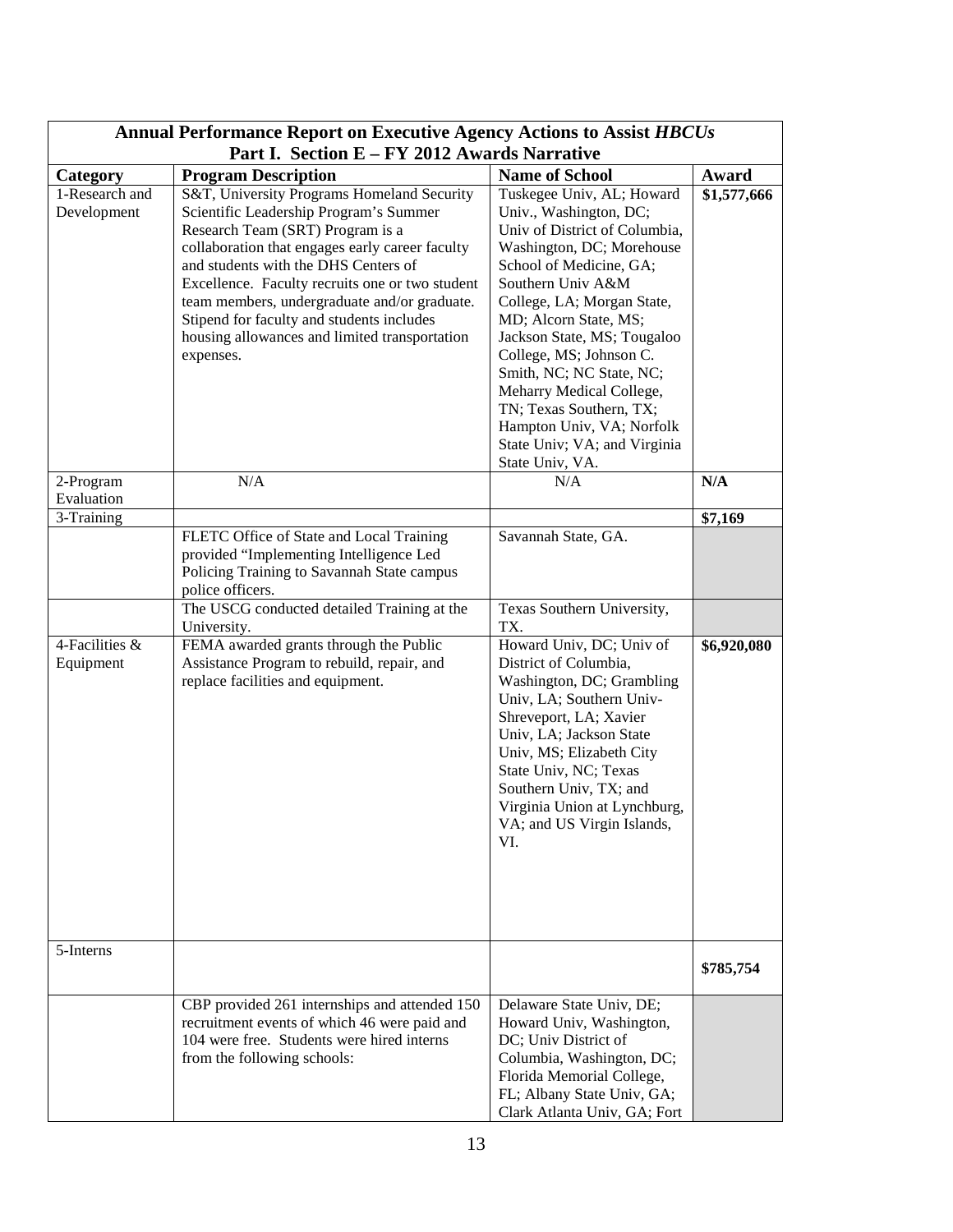|         |                                                  | Valley State, GA; Morehouse   |  |
|---------|--------------------------------------------------|-------------------------------|--|
|         |                                                  | College, GA; Bowie State      |  |
|         |                                                  | Univ, MD; Coppin State        |  |
|         |                                                  | Univ, MD; Morgan State,       |  |
|         |                                                  | MD; South Carolina State      |  |
|         |                                                  | Univ, SC; Tennessee State     |  |
|         |                                                  | Univ, TN; and Virginia Univ   |  |
|         |                                                  |                               |  |
|         |                                                  | at Lynchburg.                 |  |
| Interns | CIS hired interns from the following schools:    | Tuskegee, Univ; AL; Howard    |  |
|         |                                                  | Univ, Washington, DC;         |  |
|         |                                                  | Savannah State Univ, GA;      |  |
|         |                                                  | Bowie State Univ, MD;         |  |
|         |                                                  | Coppin State, MD              |  |
|         | ICE Recruitment Division with the assistance     | N/A                           |  |
|         | of the Baltimore Field Office, conducted         |                               |  |
|         | information forums at Coppin State University    |                               |  |
|         | and the Baltimore Field Office Interns toured    |                               |  |
|         | the J.J. Rowley Training Center and the Secret   |                               |  |
|         |                                                  |                               |  |
|         | Service Headquarters. Students received          |                               |  |
|         | briefings on security clearance protocols, a     |                               |  |
|         | presentation on the agency background and a      |                               |  |
|         | briefing on the Protective Intelligence $\&$     |                               |  |
|         | <b>Assessment Division and Forensic Services</b> |                               |  |
|         | Division.                                        |                               |  |
|         | USSS hired interns from the following:           | Univ of District of Columbia, |  |
|         |                                                  | Washington, DC; Bethune       |  |
|         |                                                  | Cookman College, FL; Fort     |  |
|         |                                                  | Valley State Univ, GA;        |  |
|         |                                                  | Spelman College, GA; Bowie    |  |
|         |                                                  |                               |  |
|         |                                                  | State Univ, MD; Coppin        |  |
|         |                                                  | State Univ, MD; Morgan        |  |
|         |                                                  | State Univ; SC State Univ,    |  |
|         |                                                  | Tenn State Univ; TN; and      |  |
|         |                                                  | Virginia Union at Lynchburg.  |  |
|         |                                                  |                               |  |
|         |                                                  |                               |  |
|         |                                                  |                               |  |
|         |                                                  |                               |  |
|         |                                                  |                               |  |
|         |                                                  |                               |  |
|         |                                                  |                               |  |
|         |                                                  |                               |  |
|         |                                                  |                               |  |
|         |                                                  |                               |  |
|         |                                                  |                               |  |
|         |                                                  |                               |  |
|         |                                                  |                               |  |
|         |                                                  |                               |  |
|         |                                                  |                               |  |
|         | The Office of Inspector General (OIG)            | Univ of the District of       |  |
|         |                                                  |                               |  |
|         | sponsored student from the following schools:    | Columbia, Washington, DC      |  |
|         |                                                  | and Bowie State Univ, MD.     |  |
|         | S&T sponsored a 10 week intern program for       | Tuskegee Univ, AL and         |  |
|         | rising juniors and seniors majoring in           | Norfolk State Univ, VA.       |  |
|         | Homeland Security related to science,            |                               |  |
|         | technology, engineering and math disciplines     |                               |  |
|         | from the following schools:                      |                               |  |
|         | FLETC sponsored students in their                | Bethune Cookman College,      |  |
|         | Administration Directorate from the following    | FL; Albany State Univ, AL;    |  |
|         | schools:                                         |                               |  |
|         |                                                  | Fort Valley State Univ, GA;   |  |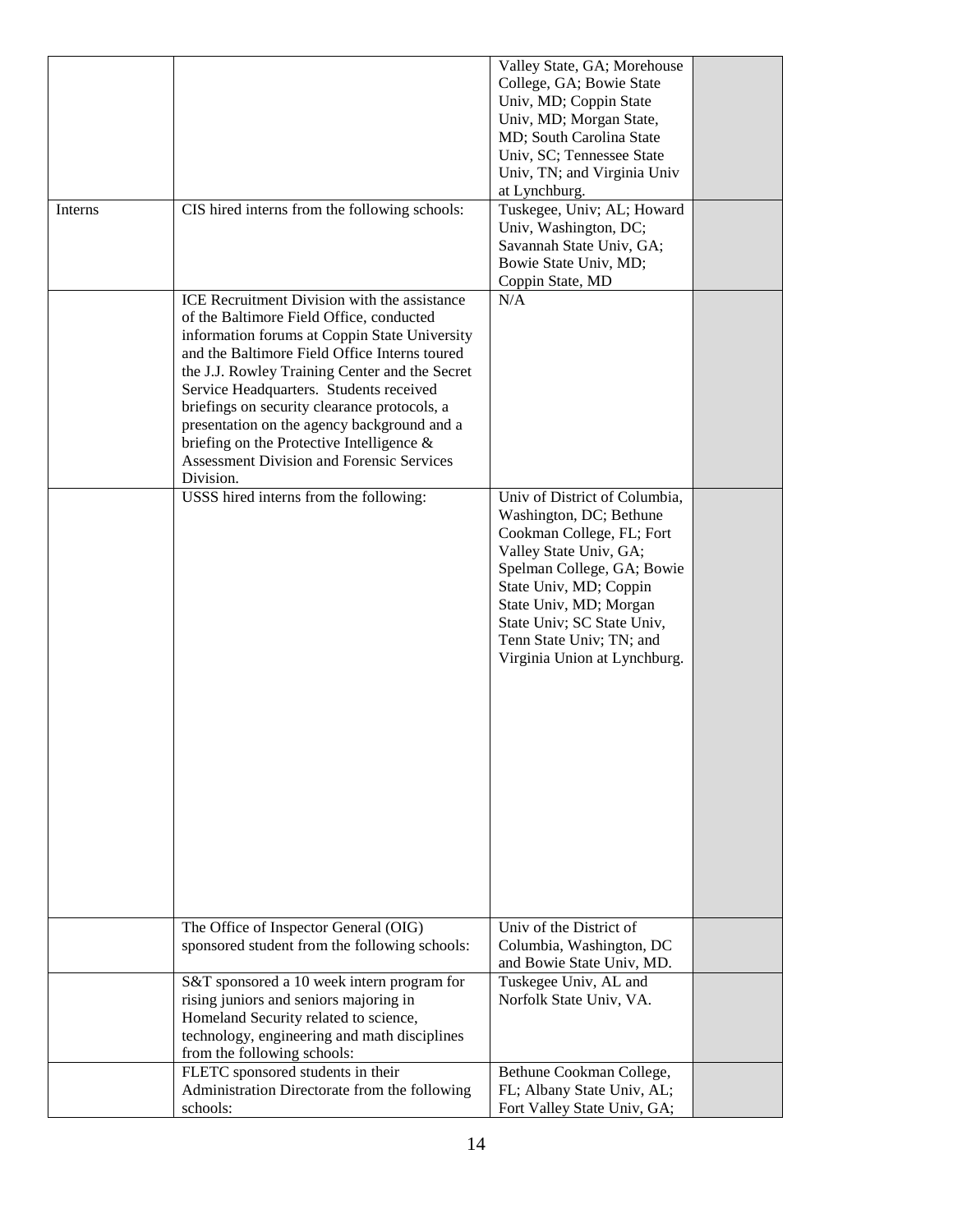|         |                                                     | Paine College, GA; Savannah   |  |
|---------|-----------------------------------------------------|-------------------------------|--|
|         |                                                     | State Univ, GA; NC State      |  |
|         |                                                     | A&T, NC; and Virginia State   |  |
|         |                                                     | Univ, VA.                     |  |
|         | USCG continues to fund the College Student          | <b>Bishop State Community</b> |  |
|         | Pre-Commissioning Initiative (CSPI).<br><b>SCPI</b> | College, AL; University of    |  |
|         | selects college sophomores and juniors from         | Arkansas Pine Bluff, AK;      |  |
|         | MSI's with academic potential and motivation.       | Bethune Cookman, Fl;          |  |
|         | This effort resulted in 30 MSI Scholarships.        | Edward Waters College, FL;    |  |
|         |                                                     | Florida A&M, FL; Spelman      |  |
|         |                                                     | College, GA; Dillard Univ,    |  |
|         |                                                     | LA; Southern Univ A&M         |  |
|         |                                                     | College, LA; Southern Univ-   |  |
|         |                                                     | New Orleans, LA; Xavier       |  |
|         |                                                     | Univ, LA; Univ of MD-         |  |
|         |                                                     | Eastern Shore; Alcorn State   |  |
| Interns |                                                     | Univ, MS; Jackson State       |  |
|         |                                                     | Univ, MS; Mississippi Valley  |  |
|         |                                                     | State Univ, MS; Rust          |  |
|         |                                                     | College, MS; Tougaloo         |  |
|         |                                                     | College, MS; Elizabeth City   |  |
|         |                                                     | State, NC; NC State Univ,     |  |
|         |                                                     | NC; NC Central A&T, NC;       |  |
|         |                                                     | Langston Univ, OH;            |  |
|         |                                                     | Lemoyne-Owen College,         |  |
|         |                                                     | TN; Tenn State Univ, TN;      |  |
|         |                                                     | Texas College, Hampton, VA    |  |
|         |                                                     | and Norfolk State Univ, VA.   |  |
|         | TSA hired interns from the following schools:       | Howard Univ, Washington,      |  |
|         |                                                     | DC; Kentucky State Univ,      |  |
|         |                                                     | KY; and Johnson C. Smith      |  |
|         |                                                     | Univ, NC.                     |  |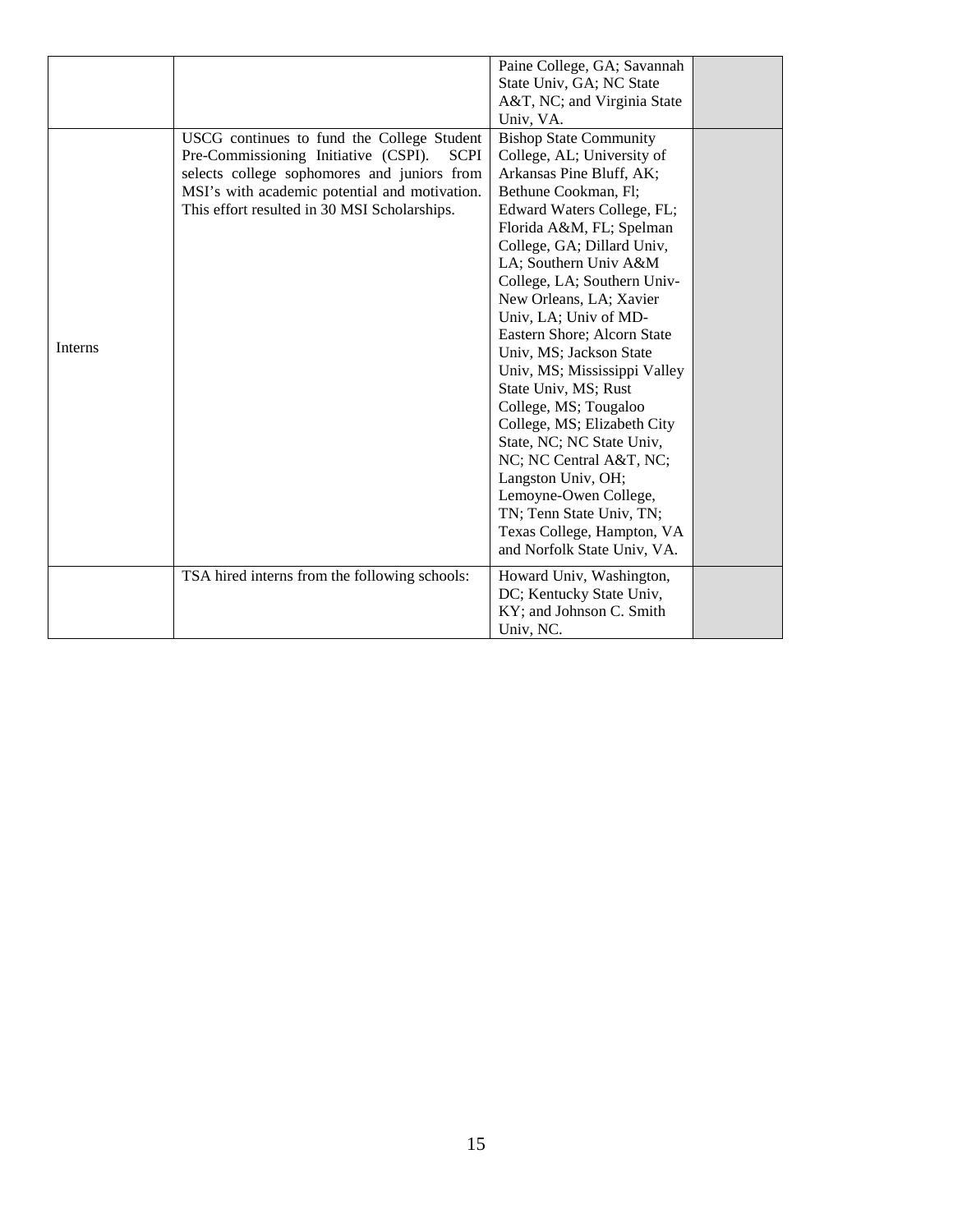| 6-Student        | USCG funded the College Student Pre-                                                 | Bishop State College, AL;<br>Howard Univ, DC; Florida | \$275,030   |
|------------------|--------------------------------------------------------------------------------------|-------------------------------------------------------|-------------|
| Tuition          | Commissioning Initiative (CSPI). CSPI selects                                        | A&M Univ, FL; Florida                                 |             |
| Assistance,      | college sophomores and juniors from Minority                                         | Memorial College, FL;                                 |             |
| Fellowships,     | Serving Institutions with academic potential                                         | Morehouse School Of                                   |             |
| Scholarships &   | and motivation. This reporting cycle, the                                            | Medicine, GA; Savannah                                |             |
| Other Aid        | continued focus resulted in 30 scholarships to                                       | State Univ, GA; Grambling                             |             |
|                  | MSIs. Additional student tuition assistance is                                       | State Univ, LA; Southern                              |             |
|                  | provided through the Tuition Assistance                                              | University-New Orleans, LA;                           |             |
|                  | Program and Advanced Education to the.<br>USCG CSPI provided awards to the following | Spelman College, GA;<br>Dillard Univ, LA; Southern    |             |
|                  | schools:                                                                             | University-New Orleans, LA;                           |             |
|                  |                                                                                      | Southern Univ-Shreveport,                             |             |
|                  |                                                                                      | LA; Xavier University, LA;                            |             |
|                  |                                                                                      | Bowie State Univ, MD;                                 |             |
|                  |                                                                                      | Coppin State Univ, MD;                                |             |
|                  |                                                                                      | Univ of Maryland Eastern                              |             |
|                  |                                                                                      | Shore, MD; Elizabeth City                             |             |
|                  |                                                                                      | State Univ, NC; Fayetteville                          |             |
|                  |                                                                                      | State Univ; North Carolina                            |             |
|                  |                                                                                      | Central Univ, NC; St.                                 |             |
|                  |                                                                                      | Augustine's College, NC;                              |             |
|                  |                                                                                      | Shaw Univ, NC, Tennessee                              |             |
|                  |                                                                                      | State Univ, TN; Texas                                 |             |
|                  |                                                                                      | College, TX; Texas Southern                           |             |
|                  |                                                                                      | University, TX; Norfolk                               |             |
|                  |                                                                                      | State Univ, VA; Saint Paul's                          |             |
|                  |                                                                                      | College, VA and Virginia                              |             |
|                  |                                                                                      | State Univ, VA.                                       |             |
| 7-Direct         | S&T provided MSI Scientific Leadership                                               | Elizabeth City State Univ,                            | \$2,150,000 |
| Institutional    | Awards for the following schools:                                                    | NC; Morgan State Univ, MD                             |             |
| Subsidies        |                                                                                      | and Tuskegee Univ, AL.                                |             |
| 8-Third Party    | USCG increased affiliations with organizations                                       |                                                       |             |
| Awards           | that focused on supporting HBCU third party                                          | $N/A$ .                                               | \$48,288    |
|                  | awards including: the White House Initiative                                         |                                                       |             |
|                  | on HBCUs, National Association for Equal                                             |                                                       |             |
|                  | Opportunity in Higher Education, Thurgood                                            |                                                       |             |
|                  | Marshall College Fund, National Society of                                           |                                                       |             |
|                  | Black Engineers and Black Engineer of the                                            |                                                       |             |
|                  | Year Awards.                                                                         |                                                       |             |
| 9-Private Sector | USCG sponsored the HBCU athletic event the                                           | N/A                                                   | \$5,000     |
| Involvement      | Mid-Eastern Athletic Conference (MEAC).                                              |                                                       |             |
|                  | Through mass media, MEAC reached over one                                            |                                                       |             |
| $10-$            | million viewers including ESPN.<br>N/A                                               | N/A                                                   |             |
| Administrative   |                                                                                      |                                                       | N/A         |
| Infrastructure   |                                                                                      |                                                       |             |
|                  |                                                                                      |                                                       |             |
|                  |                                                                                      |                                                       |             |
| 11-Economic      |                                                                                      | N/A                                                   | N/A         |
| Development      | N/A                                                                                  |                                                       |             |
| 12-Other         | N/A                                                                                  | N/A                                                   | N/A         |
| Activities       |                                                                                      |                                                       |             |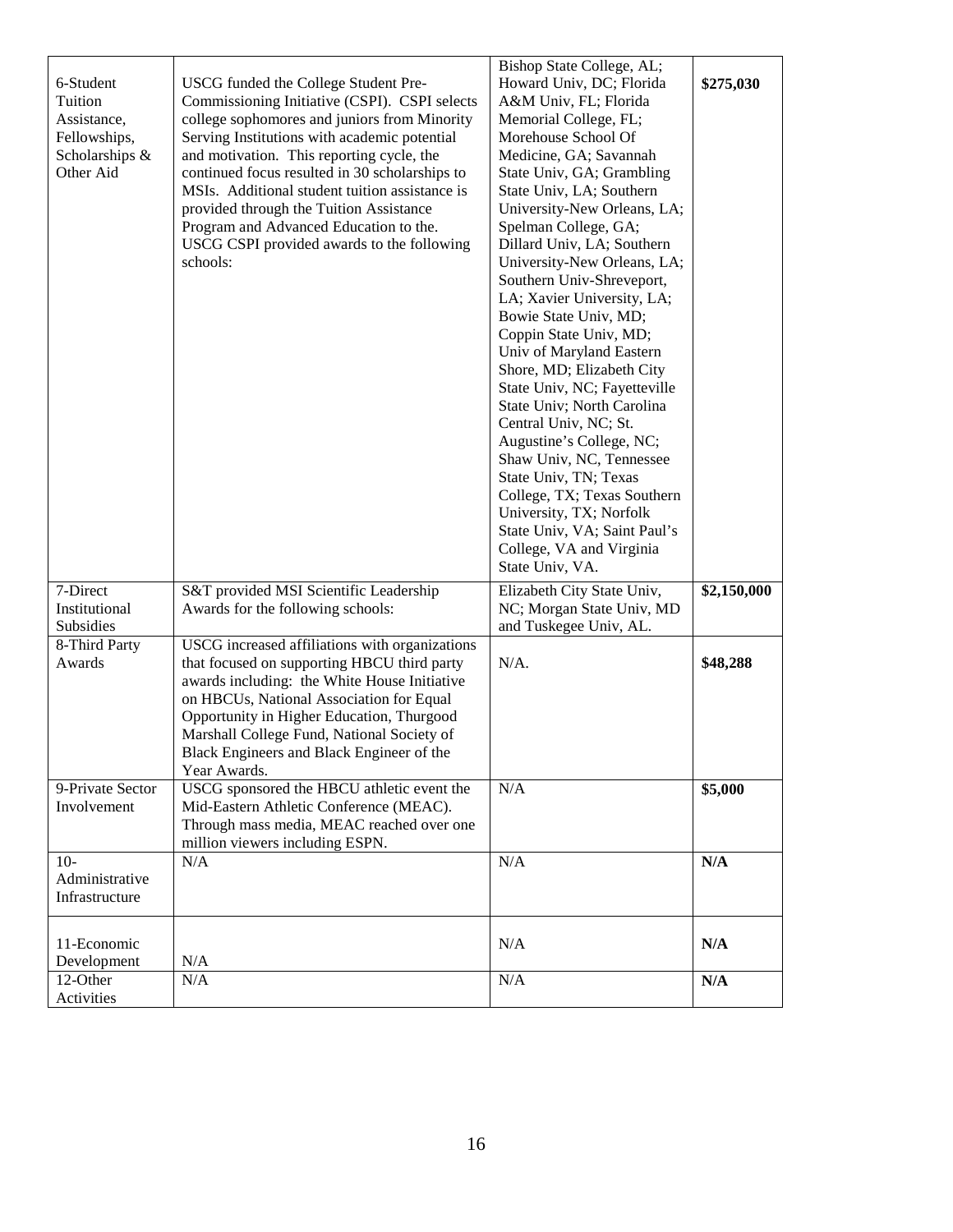|                                                                                    | Annual Performance Report on Executive Agency Actions to Assist TCUs<br>Part I. Section E - FY 2012 Awards Narrative                                                                                                |                                                                                                                                                                                                                |           |  |
|------------------------------------------------------------------------------------|---------------------------------------------------------------------------------------------------------------------------------------------------------------------------------------------------------------------|----------------------------------------------------------------------------------------------------------------------------------------------------------------------------------------------------------------|-----------|--|
| Category                                                                           | <b>Program Description</b>                                                                                                                                                                                          | <b>Name of School</b>                                                                                                                                                                                          | Award     |  |
| 1-Research and<br>Development                                                      | S&T, University Programs Homeland<br>Security Scientific Leadership Program<br>Summer Research Team (SRT) Program<br>provided funding to the following school:                                                      | <b>Haskell Indian Nation</b><br>University                                                                                                                                                                     | \$35,000  |  |
| 2-Program<br>Evaluation                                                            | N/A                                                                                                                                                                                                                 | N/A                                                                                                                                                                                                            | N/A       |  |
| 3-Training                                                                         | $\rm N/A$                                                                                                                                                                                                           | N/A                                                                                                                                                                                                            | N/A       |  |
| 4-Facilities &<br>Equipment                                                        | N/A                                                                                                                                                                                                                 | N/A                                                                                                                                                                                                            | N/A       |  |
| 5-Interns                                                                          |                                                                                                                                                                                                                     |                                                                                                                                                                                                                | \$168,754 |  |
|                                                                                    | CBP hired interns from the following<br>school:                                                                                                                                                                     | Salish Kootenai College,<br>MT.                                                                                                                                                                                |           |  |
|                                                                                    | USCG hired interns from the following<br>schools:                                                                                                                                                                   | Haskell Indian University,<br>KS; Institute of American<br>Indian Art, NM;<br>Southwestern Indian<br>Polytechnic Institute, NM;<br>College of Menominee<br>Nation, ND; and<br>Northwest Indian College,<br>WA. |           |  |
| 6-Student<br>Tuition<br>Assistance,<br>Fellowships,<br>Scholarships &<br>Other Aid | N/A                                                                                                                                                                                                                 | N/A                                                                                                                                                                                                            | N/A       |  |
| 7-Direct<br>Institutional<br><b>Subsidies</b>                                      | N/A                                                                                                                                                                                                                 | N/A                                                                                                                                                                                                            | N/A       |  |
|                                                                                    | USCG was a sponsor at the Society of AIHEC<br>and AISES Conferences. Additionally, this<br>component advertised in the AIHEC's<br>TCJournal, Indian Country Today Magazine<br>and AISES's Winds of Change Magazine. |                                                                                                                                                                                                                |           |  |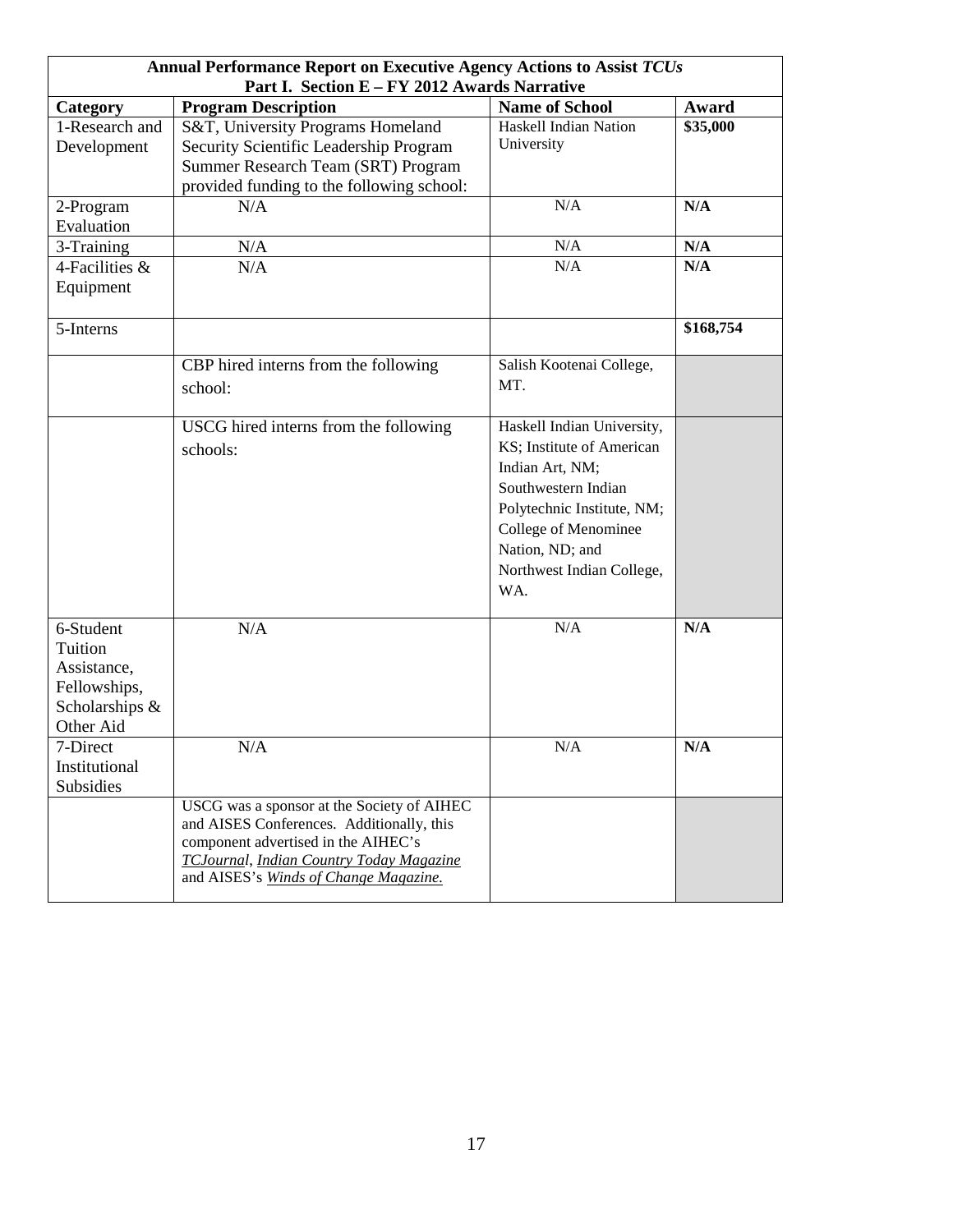| 8-Third Party<br>Awards                   | These advertisements increased employment<br>awareness among American Indian college<br>students. |     | \$29,5000 |
|-------------------------------------------|---------------------------------------------------------------------------------------------------|-----|-----------|
|                                           |                                                                                                   |     |           |
| 9-Private<br>Sector<br>Involvement        | $\rm N/A$                                                                                         | N/A | N/A       |
| $10-$<br>Administrative<br>Infrastructure | N/A                                                                                               | N/A | N/A       |
| 11-Economic<br>Development                | $\rm N/A$                                                                                         | N/A | N/A       |
| 12-Other<br>Activities                    | N/A                                                                                               | N/A | N/A       |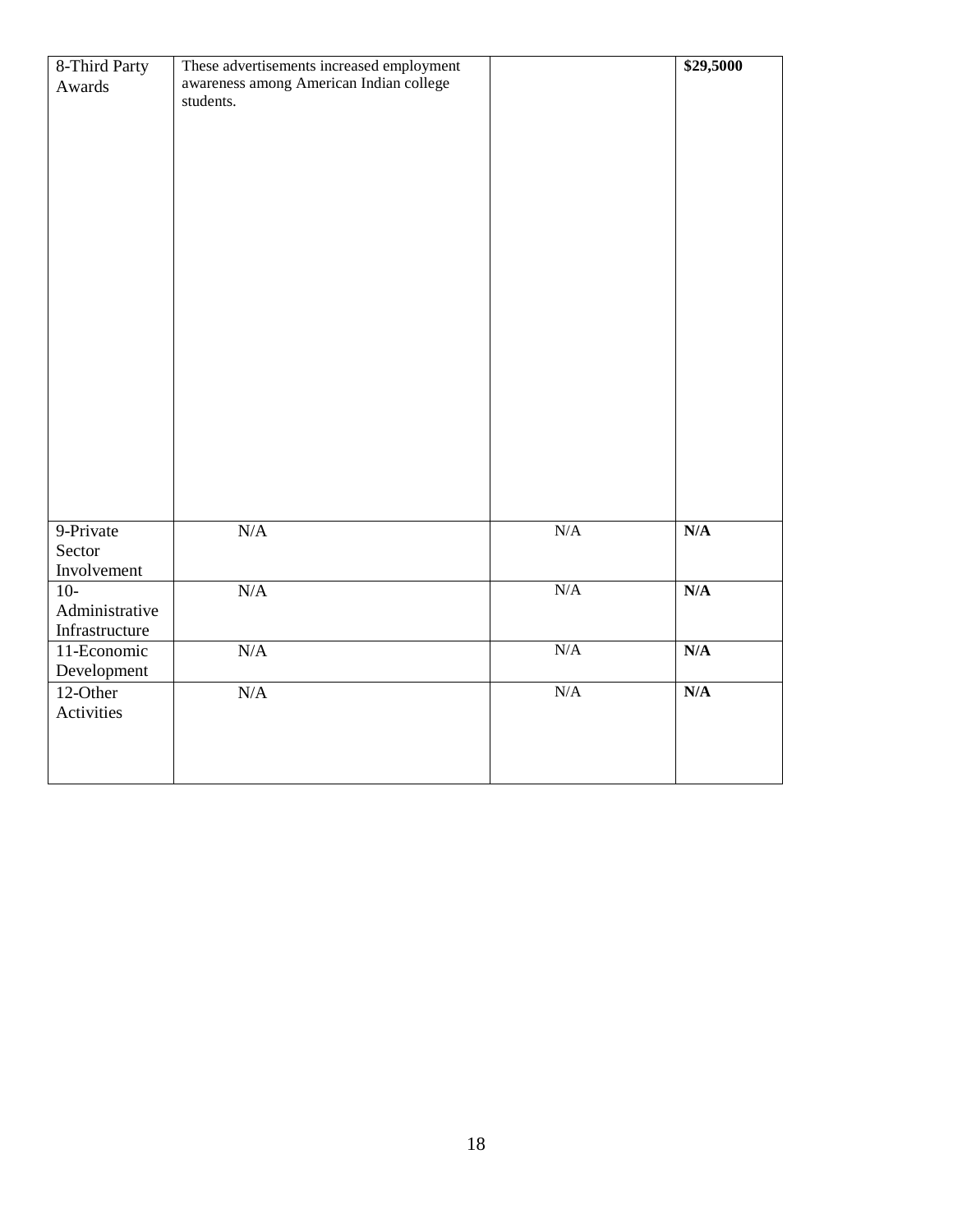| <b>Annual Performance Report on Executive Agency Actions to Assist HSIs</b><br>Part I. Section E - FY 2012 Awards Narrative |                                                                                                                                                                      |                                                                                                                                                                                                                                                                                                                                                                                                                                                                                                                                                                                                           |             |
|-----------------------------------------------------------------------------------------------------------------------------|----------------------------------------------------------------------------------------------------------------------------------------------------------------------|-----------------------------------------------------------------------------------------------------------------------------------------------------------------------------------------------------------------------------------------------------------------------------------------------------------------------------------------------------------------------------------------------------------------------------------------------------------------------------------------------------------------------------------------------------------------------------------------------------------|-------------|
| Category                                                                                                                    | <b>Program Description</b>                                                                                                                                           | <b>Name of School</b>                                                                                                                                                                                                                                                                                                                                                                                                                                                                                                                                                                                     | Award       |
| 1-Research and<br>Development                                                                                               | S&T, University Programs Homeland<br>Security Scientific Leadership Program, the<br>Summer Research Team (SRT) Program<br>provided funding to the following schools: | Florida International Univ,<br>FL, NM State Univ-Main<br>Campus, NM; CUNY<br>John Jay Criminal Justice,<br>NY; CUNY La Guardia<br>Community College, NY;<br>Univ of PR-Mayaguez,<br>PR; Univ of PR-Medical<br>Services, PR; Univ of PR-<br>Rio Piedras, PR; Texas<br>A&M Univ-Kingsville,<br>TX and Univ of Texas-El<br>Paso, TX.                                                                                                                                                                                                                                                                         | \$1,261,558 |
| 2-Program<br>Evaluation                                                                                                     | N/A                                                                                                                                                                  | N/A                                                                                                                                                                                                                                                                                                                                                                                                                                                                                                                                                                                                       | N/A         |
| 3-Training                                                                                                                  | N/A                                                                                                                                                                  | N/A                                                                                                                                                                                                                                                                                                                                                                                                                                                                                                                                                                                                       | N/A         |
| 4-Facilities &<br>Equipment                                                                                                 | FEMA Awarded grants through the Public<br>Assistance Program to rebuild, repair, and<br>replace facilities and equipment.                                            | <b>Bergen Community</b><br>College, NJ; CUNY-City<br>College, NY and<br>Galveston College, TX.                                                                                                                                                                                                                                                                                                                                                                                                                                                                                                            | \$65,766    |
| 5-Interns                                                                                                                   |                                                                                                                                                                      |                                                                                                                                                                                                                                                                                                                                                                                                                                                                                                                                                                                                           | \$1,536,111 |
|                                                                                                                             | CPB hired interns from the following<br>schools:                                                                                                                     | Central Arizona College,<br>AZ; Antelope Valley<br>College, AZ; Cabrillo<br>College, AZ; Ca; State<br>Univ-Fresno; California<br>State Univ-Fullerton, CA;<br>California State Univ-<br>Long Beach, CA;<br>California Polytech Univ-<br>Pomona, CA; Imperial<br>Valley College, CA; New<br>Mexico State Univ,-Main<br>Campus, NM; Univ of PR-<br>Carolina, PR; Angelo<br>State Univ, TX; El Paso<br>Community College, NM;<br>Laredo Community<br>College, NM; Southwest<br>Texas Junior College, TX;<br>Sull Ross State Univ, TX;<br>Texas A&M Univ-<br>Kingsville, TX and Univ<br>of Texas-El Paso, TX. |             |
|                                                                                                                             | USCIS hired students from the following:                                                                                                                             | California State Univ-<br>Fullerton, CA; Fresno City                                                                                                                                                                                                                                                                                                                                                                                                                                                                                                                                                      |             |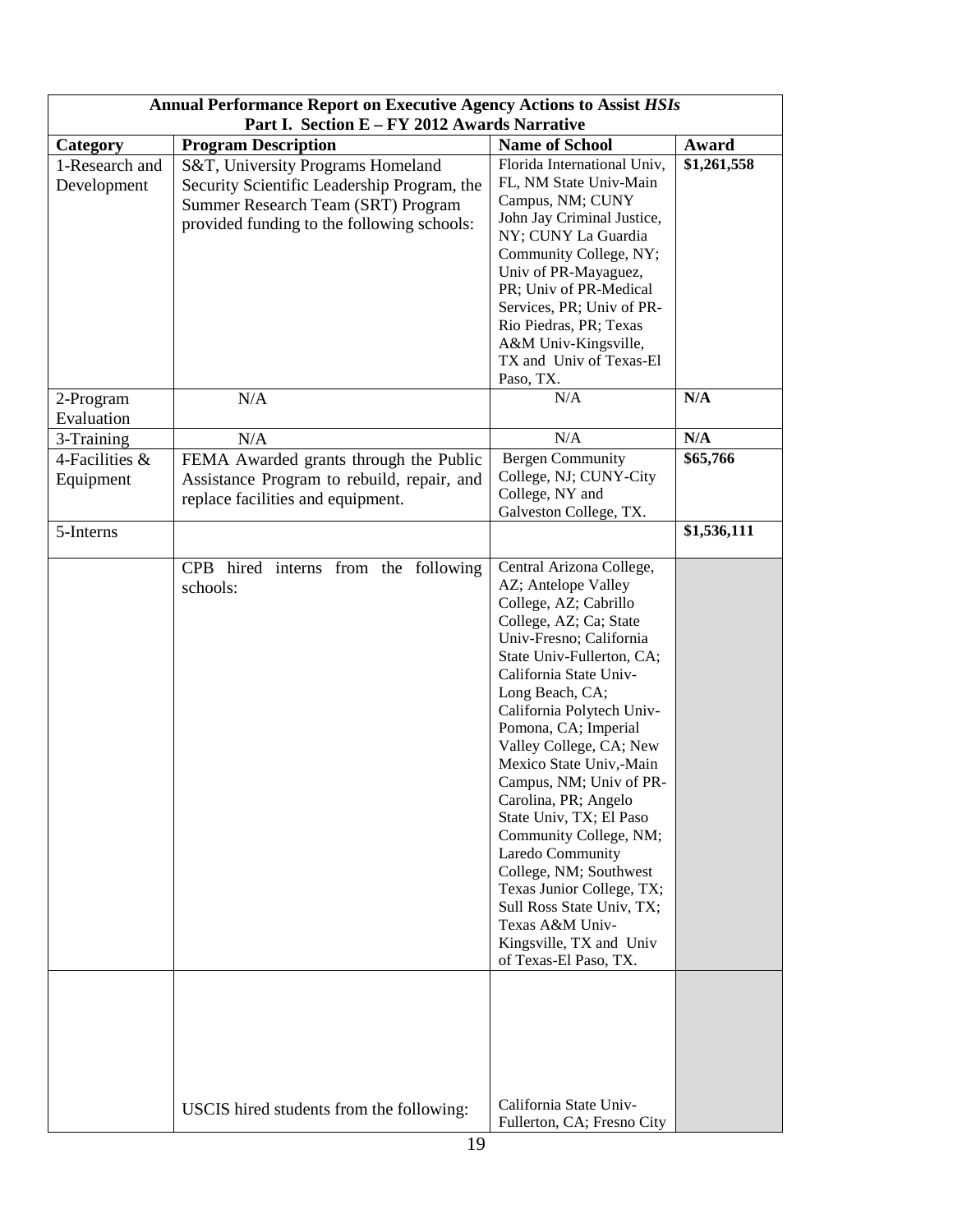|         |                                        | College, CA; San Diego           |  |
|---------|----------------------------------------|----------------------------------|--|
|         |                                        | City College, CA; Univ of        |  |
|         |                                        | California-Riverside, CA;        |  |
|         |                                        | Univ of California-San           |  |
|         |                                        | Diego, CA; Emily                 |  |
|         |                                        |                                  |  |
|         |                                        | Griffith-Tech, CO; Florida       |  |
|         |                                        | International Univ, FL;          |  |
|         |                                        | Hillsborough Community           |  |
|         |                                        | College, FL; Miami Dade          |  |
|         |                                        | College-Hialeah Campus,          |  |
|         |                                        | FL; Miami Dade College-          |  |
|         |                                        | North, Fl; Univ of Miami,        |  |
|         |                                        | FL; Metropolitan College         |  |
|         |                                        | of New York, NY;                 |  |
|         |                                        | University of Incarnate          |  |
|         |                                        | word, TX; Univ of                |  |
|         |                                        | Houston, TX.                     |  |
|         |                                        | <b>Gateway Community</b>         |  |
|         | USSS hired students from the following |                                  |  |
|         | schools:                               | College, AZ; Pima                |  |
|         |                                        | Community College,               |  |
|         |                                        | Desert Vista, AZ;                |  |
|         |                                        | California State Polytech        |  |
|         |                                        | Univ-Pomona, CA;                 |  |
| Interns |                                        | Florida International Univ,      |  |
|         |                                        | FL; Univ of New Mexico-          |  |
|         |                                        | Main Camus; CUNY John            |  |
|         |                                        | Jay Criminal Justice;            |  |
|         |                                        | Bayamon Central Univ,            |  |
|         |                                        | PR and Univ of Texas-El          |  |
|         |                                        | Paso, TX.                        |  |
|         | OIG hired students from the following  | New Mexico Institute of          |  |
|         | schools:                               | Mining and Tech, NM;             |  |
|         |                                        | Sull Ross State Univ, TX         |  |
|         |                                        | and Univ of Texas-El             |  |
|         |                                        | Paso, TX.                        |  |
|         | FLETC hired interns from the following | Saint Thomas Univ, FL;           |  |
|         | schools:                               | Eastern NM Univ-Roswell          |  |
|         |                                        | and New Mexico State -           |  |
|         |                                        | Main Campus, NM.                 |  |
|         |                                        |                                  |  |
|         | ICE hired students from the following  | California State Univ-           |  |
|         | schools:                               | Fullerton, CA; California        |  |
|         |                                        |                                  |  |
|         |                                        | State Univ-Long Beach,           |  |
|         |                                        | CA; California State Univ-       |  |
|         |                                        | Northridge, CA; Imperial         |  |
|         |                                        | Valley College, CA;              |  |
|         |                                        | Modesto Junior College,          |  |
|         |                                        | CA; San Diego City               |  |
|         |                                        | College, CA; Florida             |  |
|         |                                        | International Univ, FL;          |  |
|         |                                        | Miami Dade College-              |  |
|         |                                        | North, FL; New Jersey            |  |
|         |                                        | City Univ, NJ; Pontifical        |  |
|         |                                        | Catholic Univ of PR; Univ        |  |
|         |                                        | of PR-Ponce; El Centro-          |  |
|         |                                        |                                  |  |
|         |                                        | College, TX                      |  |
|         | S&T hired students from the following  | Union County College,            |  |
|         | schools:                               | NJ; Sull Ross State Univ,        |  |
|         |                                        | TX and Univ of Texas-El<br>Paso. |  |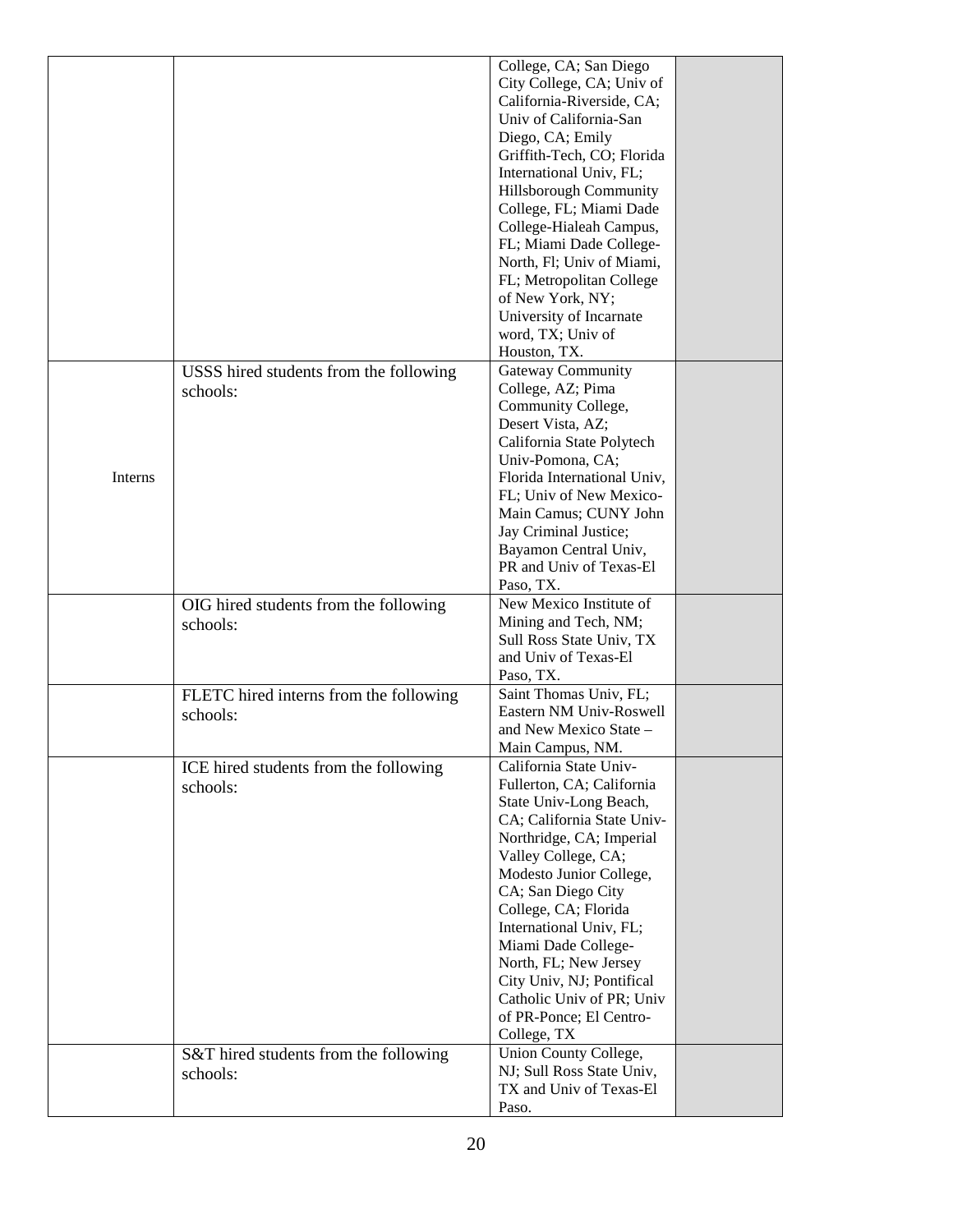|                | FLETC hired interns from the following  | Saint Thomas Univ, FL;                                |           |
|----------------|-----------------------------------------|-------------------------------------------------------|-----------|
|                | schools:                                | Eastern NM Univ-Roswell                               |           |
| Interns        |                                         | and New Mexico State –                                |           |
|                |                                         | Main Campus, NM.                                      |           |
|                | USCG hired students from the following  | California State Univ-                                |           |
|                | schools:                                | Fullerton, CA; California                             |           |
|                |                                         | State Univ Long Beach,                                |           |
|                |                                         | CA; California State Univ-                            |           |
|                |                                         | Monterey, CA; California                              |           |
|                |                                         | State Univ-Stanislaus                                 |           |
|                |                                         | Academic, CA; Florida                                 |           |
|                |                                         | International Univ, FL;                               |           |
|                |                                         | Miami Dade College-                                   |           |
|                |                                         | Hialeah Campus, FL;                                   |           |
|                |                                         | Miami Dade College-                                   |           |
|                |                                         | Homestead, FL; Miami                                  |           |
|                |                                         | Dade College Inter                                    |           |
|                |                                         | American, FL; Nova                                    |           |
|                |                                         | Southeastern Univ, FL;                                |           |
|                |                                         | Santa Fe Community                                    |           |
|                |                                         | College, FL; Univ of New                              |           |
|                |                                         | Mexico-Main Campus,                                   |           |
|                |                                         | NM; American Univ of                                  |           |
|                |                                         | PR, PR; EL Centro                                     |           |
|                |                                         | College, TX; Texas A&M                                |           |
|                |                                         | Univ-Corpus Christi, NM                               |           |
|                |                                         | and University of the                                 |           |
|                |                                         | Incarnate Word, NM.                                   |           |
| 6-Student      |                                         |                                                       | \$418,084 |
| Tuition        |                                         |                                                       |           |
| Assistance,    |                                         |                                                       |           |
|                |                                         |                                                       |           |
|                |                                         |                                                       |           |
| Fellowships,   |                                         |                                                       |           |
| Scholarships & |                                         |                                                       |           |
| Other Aid      |                                         |                                                       |           |
|                | USCG hired students from the following: | Arizona Western College,                              |           |
|                |                                         | AZ; California State Univ-                            |           |
|                |                                         | Baskerville, CA;                                      |           |
|                |                                         | California State Univ-                                |           |
|                |                                         | Monterey, CA; California                              |           |
|                |                                         | State Univ-Northridge,                                |           |
|                |                                         | CA; California State Univ                             |           |
|                |                                         | Stanislaus Academic, CA;                              |           |
|                |                                         | <b>Contra Costa Community</b>                         |           |
|                |                                         | College, CA; East Los                                 |           |
|                |                                         | Angeles College, CA; El                               |           |
|                |                                         | Camino College, CA; East                              |           |
|                |                                         | Los Angeles College, CA;<br>Evergreen Valley College, |           |
|                |                                         | CA; Los Angeles Valley                                |           |
|                |                                         | College, CA; Los Medan's                              |           |
|                |                                         | College, Ca; Modesto                                  |           |
|                |                                         | Junior College, CA; Mt                                |           |
|                |                                         | San Antonio Community                                 |           |
|                |                                         | College, CA; Mt. San                                  |           |
|                |                                         | Jacinto Community                                     |           |
|                |                                         | College, CA; Napa Valley                              |           |
|                |                                         | District, CA; San Diego                               |           |
|                |                                         | City College, CA; Univ of<br>La Verne, CA; Ventura    |           |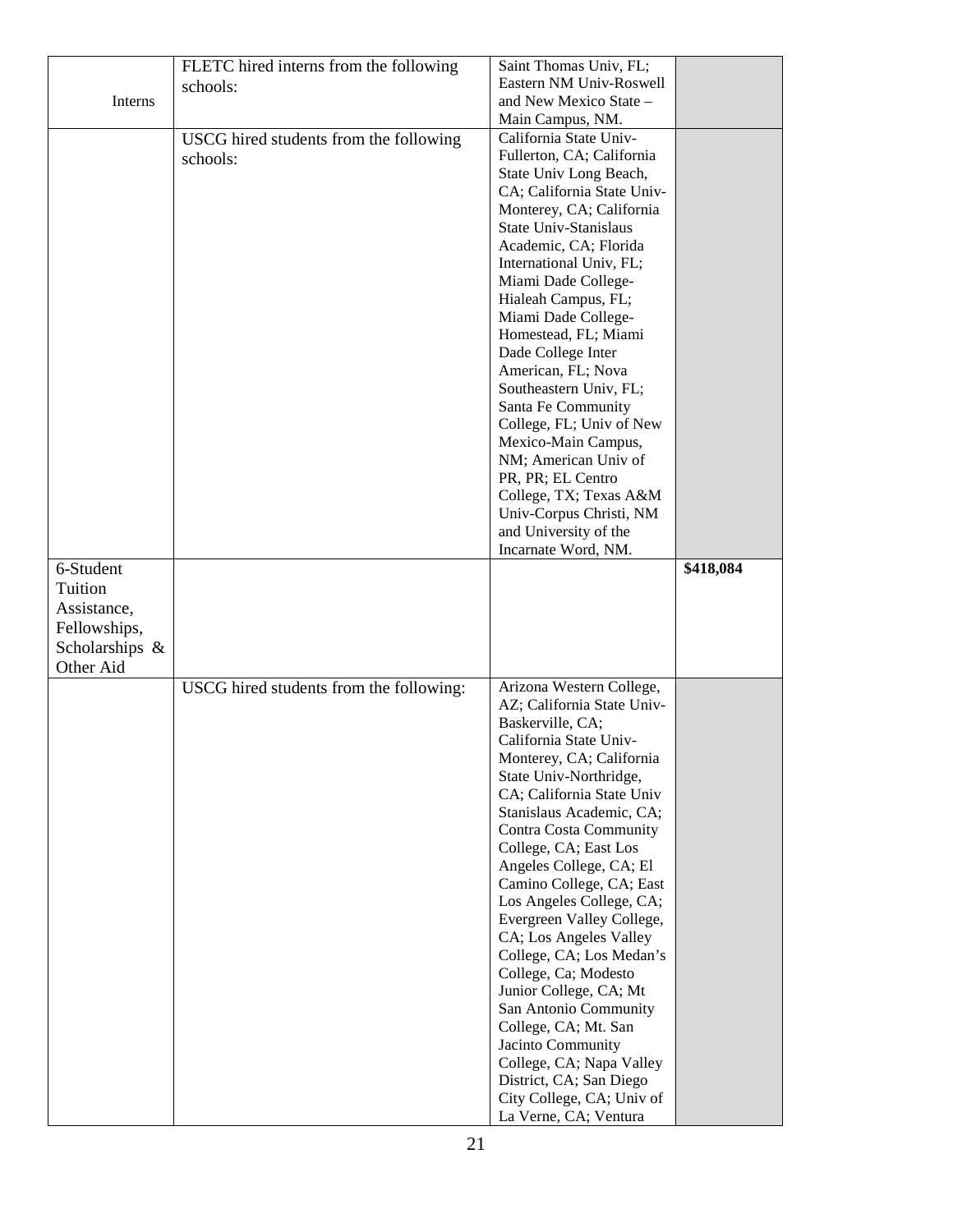|                |                                          | College, CA; Ventura                           |           |
|----------------|------------------------------------------|------------------------------------------------|-----------|
|                |                                          | <b>Community College</b>                       |           |
|                |                                          | District-Oxnard, CA;                           |           |
|                |                                          | Colorado State Univ-                           |           |
|                |                                          | Pueblo, CO; Florida                            |           |
|                |                                          | International University,                      |           |
|                |                                          | FA; Hillsborough                               |           |
|                |                                          | Community College-Dale,                        |           |
|                |                                          | FA; Nova Southeastern                          |           |
|                |                                          | Univ, FL; NJ City Univ,                        |           |
|                |                                          | NJ; Eastern New Mexico                         |           |
|                |                                          | Univ-Roswell, NM;                              |           |
|                |                                          | <b>CUNY</b> Borough of                         |           |
|                |                                          | <b>Manhattan Community</b>                     |           |
|                |                                          | College, NY; CUNY City                         |           |
|                |                                          | College, NY; CUNY John                         |           |
|                |                                          | Jay Criminal Justice, NY;                      |           |
|                |                                          | <b>CUNY New York City</b>                      |           |
|                |                                          | College of Tech, NY; Inter                     |           |
|                |                                          | American Univ of PR-                           |           |
|                |                                          | Arecibo and Pontifical-                        |           |
|                |                                          | Catholic Univ of PR-                           |           |
|                |                                          | Arecibo, PR.                                   |           |
|                | TSA hired students from the following    | Union County College, NJ<br>and Univ of Texas- |           |
|                | schools:                                 | Permian Basin, NJ.                             |           |
| 7-Direct       |                                          |                                                | \$700,000 |
| Institutional  |                                          |                                                |           |
| Subsidies      |                                          |                                                |           |
|                |                                          | Texas A&M Univ-                                |           |
|                | S&T MSI Institutional Awards went to the | Kingsville, TX.                                |           |
|                | following schools:                       |                                                |           |
|                |                                          |                                                |           |
|                |                                          |                                                |           |
|                |                                          |                                                |           |
|                |                                          |                                                | \$71,484  |
| 8-Third Party  |                                          |                                                |           |
| Awards         |                                          |                                                |           |
|                | USCG attended career fairs sponsored by  |                                                |           |
|                | organizations that included:             |                                                |           |
|                | Society of Mexican-American Engineers    |                                                |           |
|                | (MAES) and Great Minds in STEM           |                                                |           |
|                | (GMIS).                                  |                                                |           |
|                |                                          |                                                |           |
|                |                                          |                                                |           |
|                |                                          |                                                |           |
| 9-Private      | N/A                                      | $\rm N/A$                                      | N/A       |
| Sector         |                                          |                                                |           |
| Involvement    |                                          |                                                |           |
| $10-$          | N/A                                      | N/A                                            | N/A       |
| Administrative |                                          |                                                |           |
| Infrastructure |                                          |                                                |           |
|                |                                          |                                                |           |
|                |                                          | N/A                                            | N/A       |
| 11-Economic    |                                          |                                                |           |
| Development    | N/A                                      |                                                |           |
| 12-Other       |                                          |                                                |           |
| Activities     | N/A                                      | N/A                                            | N/A       |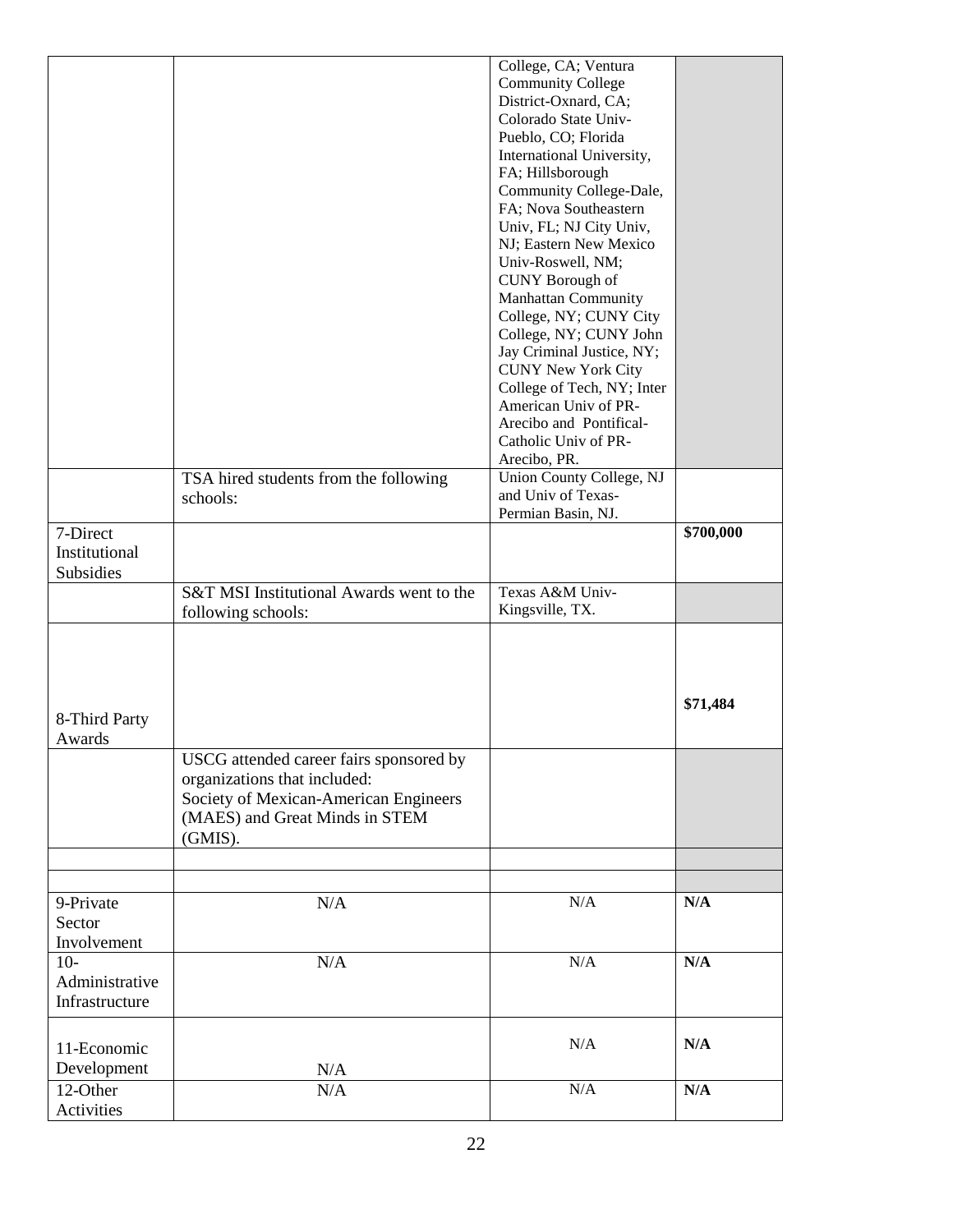| Annual Performance Report on Executive Agency Actions to Assist AANAPISIs<br>Part I. Section E - FY 2012 Awards Narrative |                                           |                            |           |  |
|---------------------------------------------------------------------------------------------------------------------------|-------------------------------------------|----------------------------|-----------|--|
| Category                                                                                                                  | <b>Program Description</b>                | Name of School             | Award     |  |
| 1-Research and                                                                                                            | S&T, University Programs Homeland         | Univ of Hawaii-Hilo, HI    | \$808,820 |  |
| Development                                                                                                               | Security Scientific Leadership Program    | and Univ of Hawaii at      |           |  |
|                                                                                                                           | Summer Research Team (SRT) Program        | Mania, HI.                 |           |  |
|                                                                                                                           |                                           |                            |           |  |
|                                                                                                                           | provided funding to the following school: | N/A                        |           |  |
| 2-Program                                                                                                                 | N/A                                       |                            | N/A       |  |
| Evaluation                                                                                                                |                                           |                            |           |  |
| 3-Training                                                                                                                | N/A                                       | N/A                        | N/A       |  |
| 4-Facilities &                                                                                                            | N/A                                       | N/A                        | N/A       |  |
| Equipment                                                                                                                 |                                           |                            |           |  |
|                                                                                                                           |                                           |                            |           |  |
| 5-Interns                                                                                                                 |                                           |                            | \$229,239 |  |
|                                                                                                                           | CBP hired interns from the following      | California State Univ-     |           |  |
|                                                                                                                           | schools:                                  | Dominguez Hills, CA;       |           |  |
|                                                                                                                           |                                           | California State Univ-East |           |  |
|                                                                                                                           |                                           | Bay, CA; California State  |           |  |
|                                                                                                                           |                                           | Univ-Fullerton; California |           |  |
|                                                                                                                           |                                           |                            |           |  |
|                                                                                                                           |                                           | State Univ-Long Beach,     |           |  |
|                                                                                                                           |                                           | CA and California State    |           |  |
|                                                                                                                           |                                           | University-Stanislaus, CA. |           |  |
|                                                                                                                           | USCIS hired students from the following   | California State Univ-San  |           |  |
|                                                                                                                           | schools:                                  | Marcos, CA; City College   |           |  |
|                                                                                                                           |                                           | of San Francisco; San      |           |  |
|                                                                                                                           |                                           | Francisco State Univ, CA   |           |  |
|                                                                                                                           |                                           | and Santa Monica           |           |  |
|                                                                                                                           |                                           | College, CA.               |           |  |
|                                                                                                                           |                                           |                            |           |  |
|                                                                                                                           | USSS hired a student from the following   | Univ of Hawaii at Hilo,    |           |  |
|                                                                                                                           | school:                                   | HI.                        |           |  |
|                                                                                                                           |                                           |                            |           |  |
|                                                                                                                           | USCG hired students from the following    | California State Univ-     |           |  |
|                                                                                                                           | schools:                                  | Fullerton, CA and          |           |  |
|                                                                                                                           |                                           | California State -Long     |           |  |
|                                                                                                                           |                                           | Beach, CA.                 |           |  |
|                                                                                                                           |                                           |                            |           |  |
| 6-Student                                                                                                                 | N/A                                       | $\rm N/A$                  | N/A       |  |
| Tuition                                                                                                                   |                                           |                            |           |  |
| Assistance,                                                                                                               |                                           |                            |           |  |
| Fellowships,                                                                                                              |                                           |                            |           |  |
| Scholarships &                                                                                                            |                                           |                            |           |  |
| Other Aid                                                                                                                 |                                           |                            |           |  |
| 7-Direct                                                                                                                  | N/A                                       | N/A                        | N/A       |  |
| Institutional                                                                                                             |                                           |                            |           |  |
| Subsidies                                                                                                                 |                                           |                            |           |  |
|                                                                                                                           |                                           |                            |           |  |
|                                                                                                                           |                                           |                            |           |  |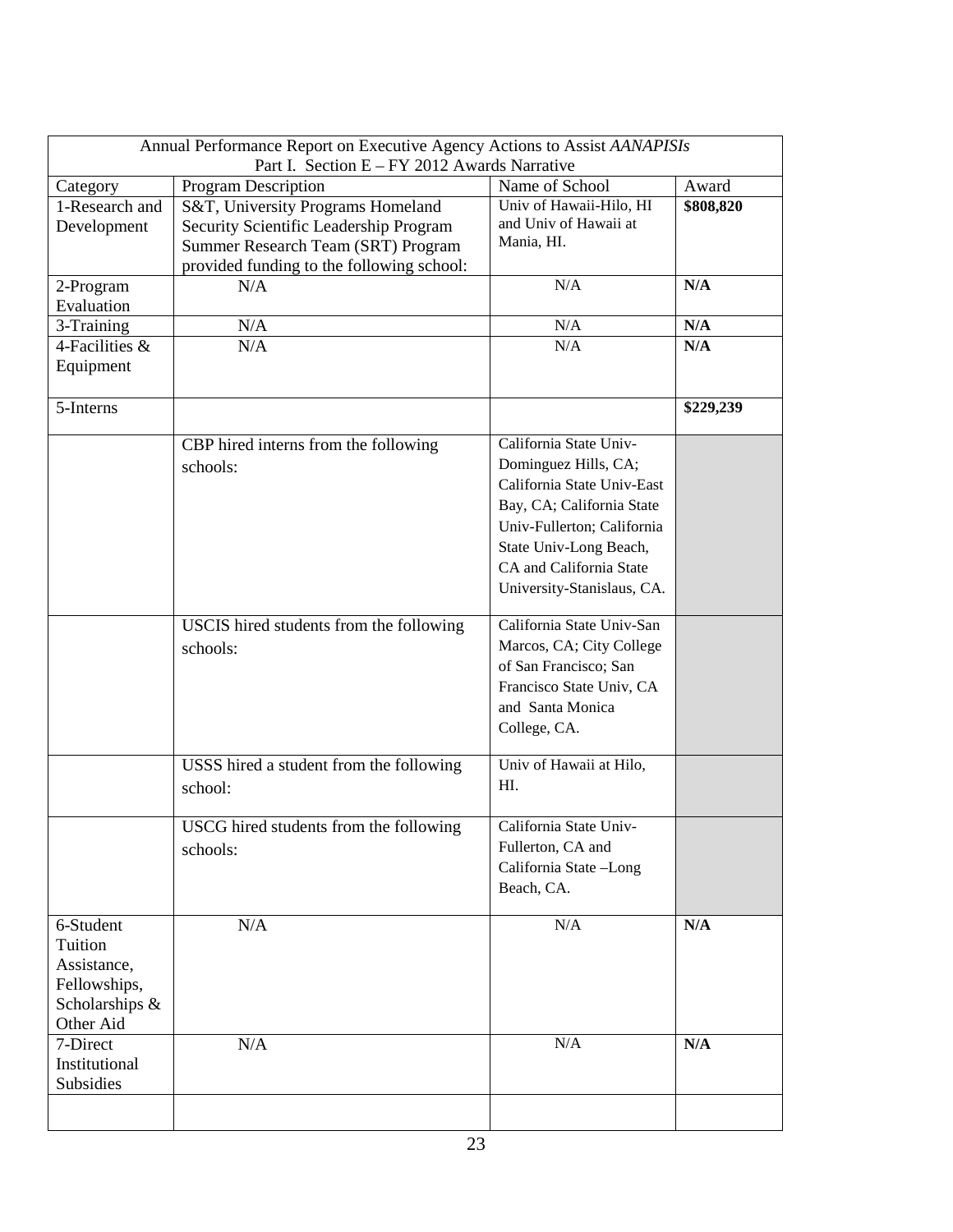| 8-Third Party<br>Awards                   |                                                                                                                                                                                                                                                                                                                                               |     | \$2,750 |
|-------------------------------------------|-----------------------------------------------------------------------------------------------------------------------------------------------------------------------------------------------------------------------------------------------------------------------------------------------------------------------------------------------|-----|---------|
|                                           | ICE participated in twenty events for<br>this program. Some included: the<br>National Asian Peace Officers'<br><b>Association Conference and Career</b><br>Fair, Conference on Asian Pacific<br>American Leadership (CAPAL), Ninth<br>Annual Korean American Association<br>of Virginia Job Fair, and the Asia<br>Fortune Diversity Job Fair. | N/A | N/A     |
| 9-Private<br>Sector<br>Involvement        | N/A                                                                                                                                                                                                                                                                                                                                           | N/A | N/A     |
| $10-$<br>Administrative<br>Infrastructure | N/A                                                                                                                                                                                                                                                                                                                                           | N/A | N/A     |
| 11-Economic<br>Development                | N/A                                                                                                                                                                                                                                                                                                                                           | N/A | N/A     |
| 12-Other<br>Activities                    | N/A                                                                                                                                                                                                                                                                                                                                           | N/A | N/A     |